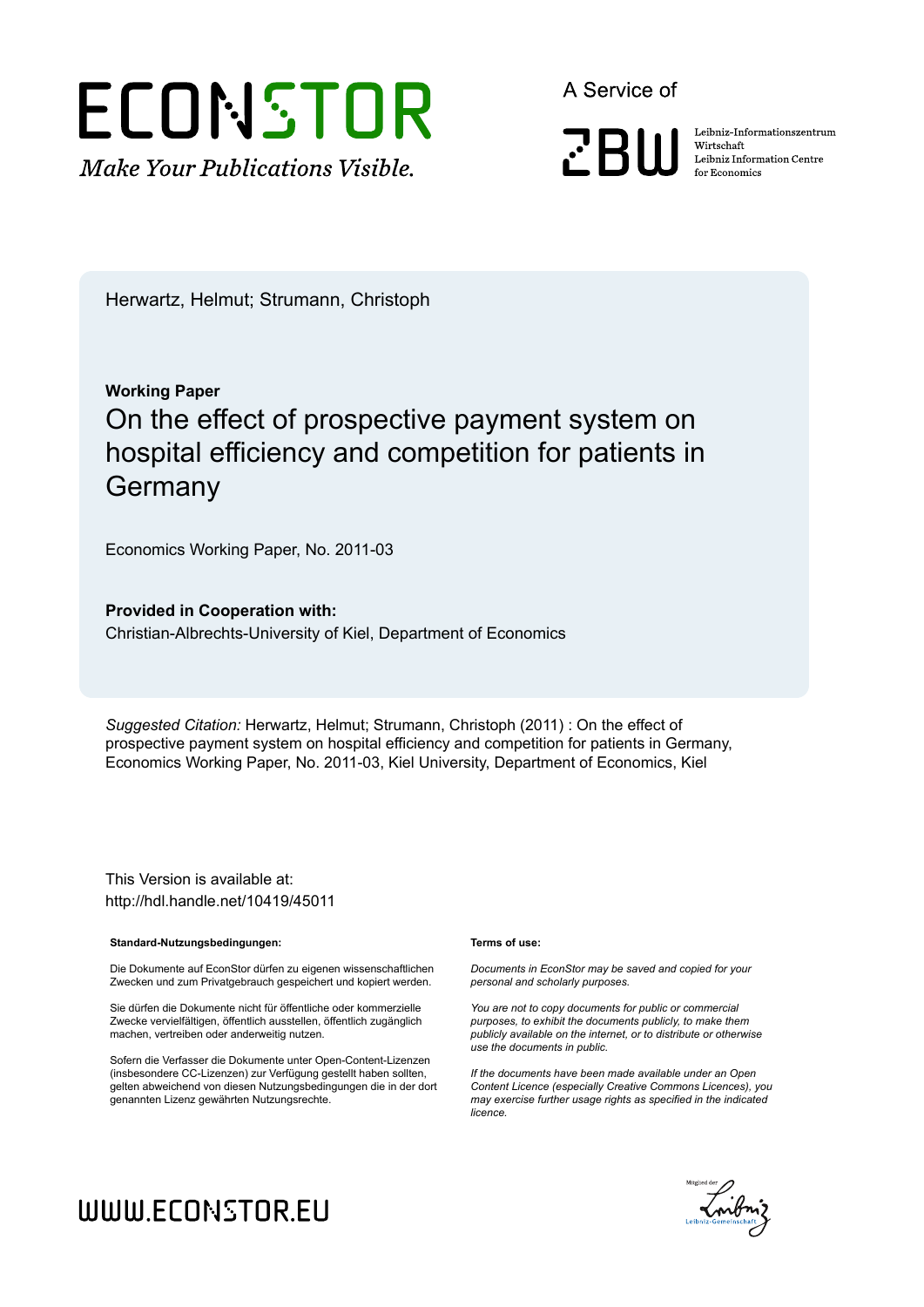## $C | A | U$

Christian-Albrechts-Universität zu Kiel

**Department of Economics** 

**Economics Working Paper** No 2011-03

## on the effect of prospective payment system on hospital efficiency and competition for patients in Germany

by Helmut Herwartz and Christoph Strumann

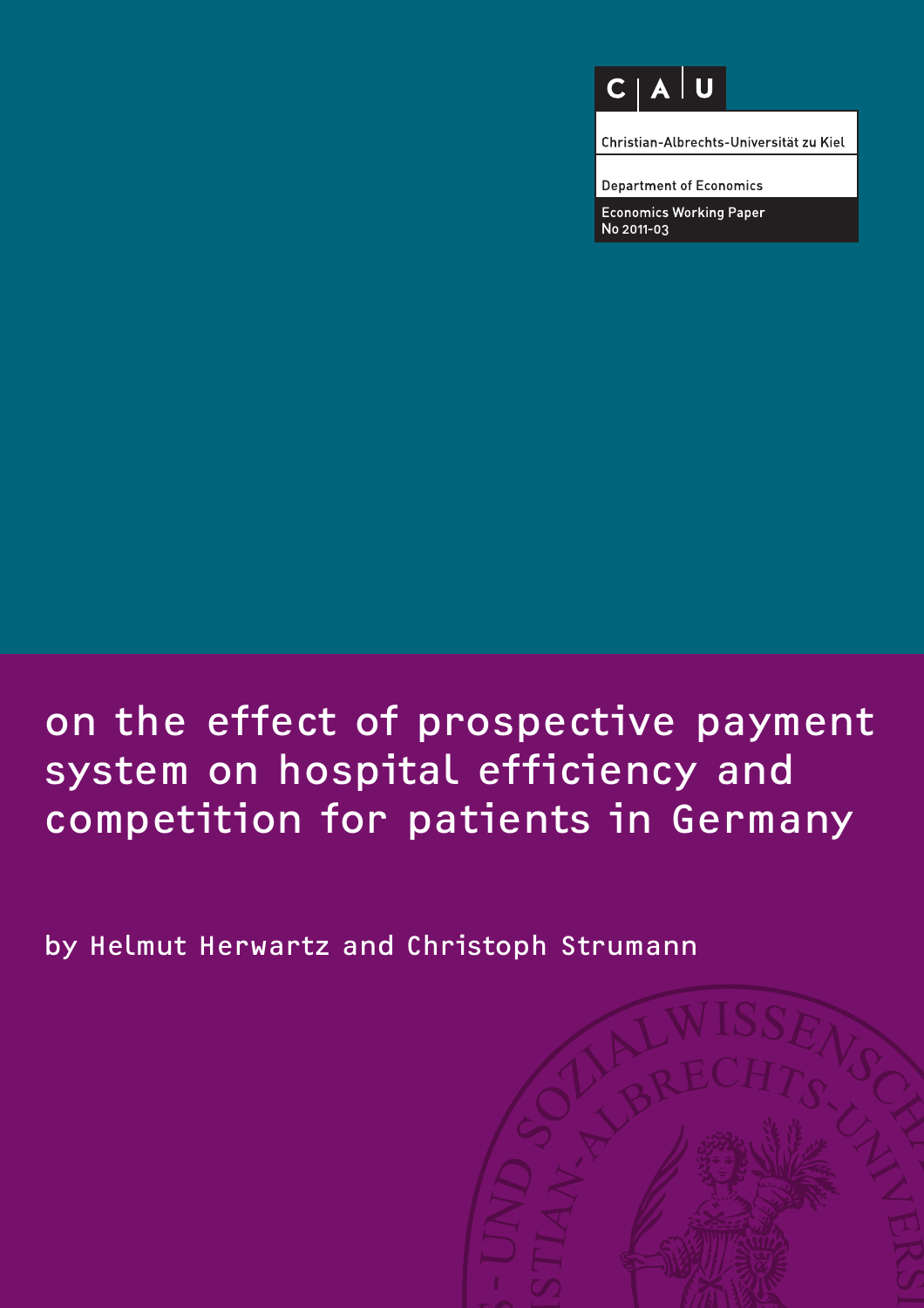# On the effect of prospective payment system on hospital efficiency and competition for patients in Germany

Helmut Herwartz<sup>∗</sup> Christoph Strumann†‡

March 3, 2011

#### Abstract

The introduction of hospital reimbursement based on diagnosis related groups (DRG) in 2004 has been a conspicuous attempt to increase hospital efficiency in the German health sector. In this paper changes of hospital efficiency, quantified as a Malmquist index decomposition in pure technical efficiency change, are analyzed for periods before and after the reform. We implement a two-stage semi-parametric efficiency model that allows for spatial interdependence among hospitals. The results reveal an enhancement in overall efficiency after the DRG introduction. Moreover, an increase in the magnitude of negative spatial spillovers among German hospital performance can be diagnosed. This result is in line with a rise of competition for (low cost) patients.

JEL-Classification: C21, D61, I11, I18

Keywords: Hospital efficiency, data envelopment analysis, spatial analysis, diagnosis related

groups

<sup>\*</sup>Institut für Statistik und Ökonometrie, Christian-Albrechts-Universität zu Kiel, Olshausenstr. 40, D-24118 Kiel, Germany, h.herwartz@stat-econ.uni-kiel.de

<sup>†</sup>Corresponding author. Institut für Statistik und Ökonometrie, Christian-Albrechts-Universität zu Kiel, Olshausenstr. 40, D-24118 Kiel, Germany, cstrumann@stat-econ.uni-kiel.de, tel.: +49 431 880 2379, fax: +49 431 880 7605

<sup>‡</sup>We thank Andrew Street, the participants of the XVth. Spring Meeting of Young Economists 2010 in Luxembourg, of the Jahrestagung des Vereins für Socialpolitik 2010 in Kiel and of the 15. Nachwuchsworkshop der DStatG 2009 in Merseburg for helpful comments and discussions on earlier versions of this manuscript. We also thank the employees of the Forschungsdatenzentrum der Statistischen Landes¨amter - Standort Kiel/Hamburg for their cooperation.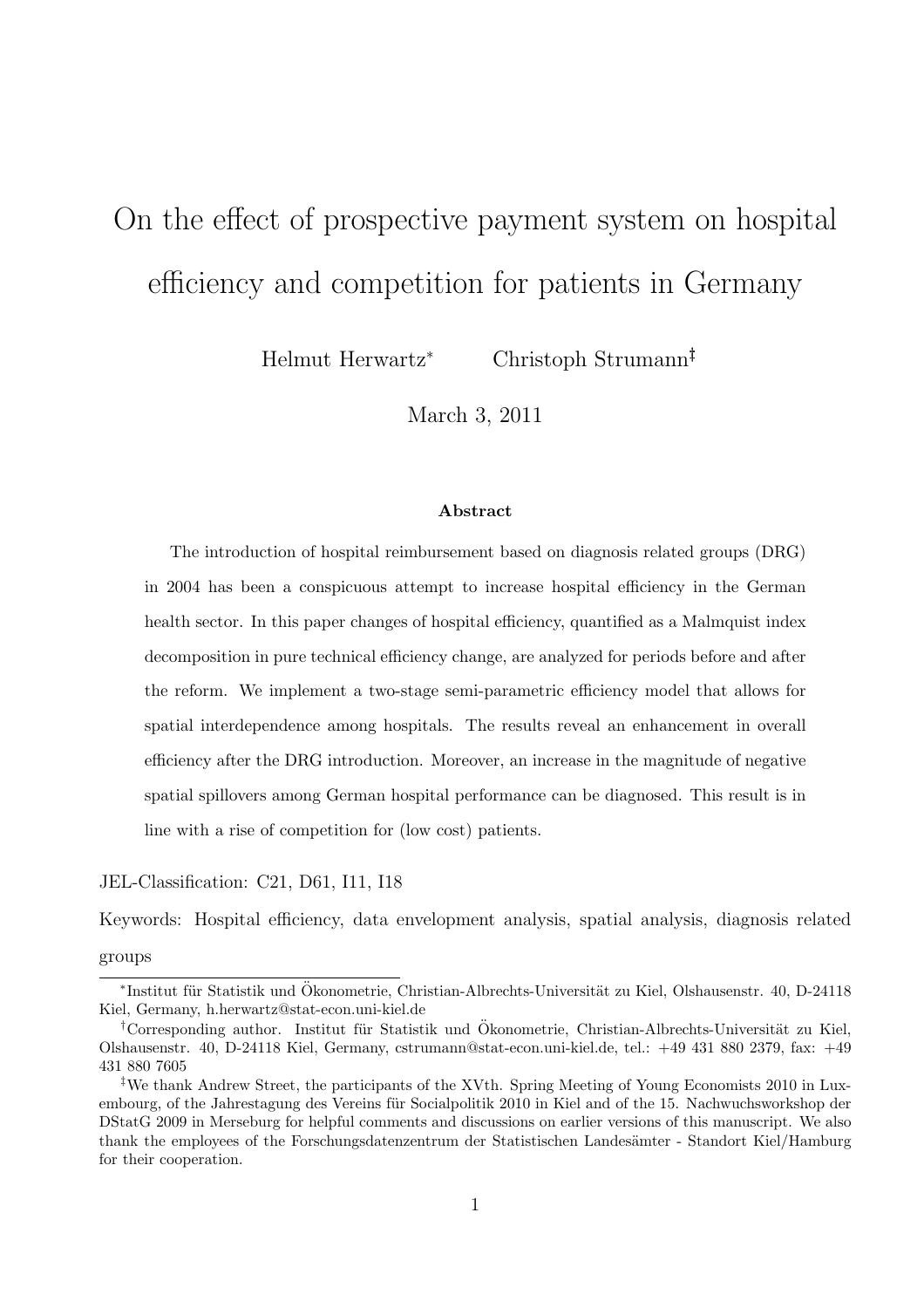## 1 Introduction

The German health sector is characterized by a steady increase of hospital expenditures. It has doubled from 1991 to 2007, reaching almost 60 billion Euro in 2007 (Statistisches Bundesamt, 2008). This amounts to around 2.5% of the German gross domestic product (GDP). Until 2004 German hospitals have been reimbursed by per diem payments. This system has invoked incentives to hospitalize patients as long as possible, likely resulting in an inefficient use of resources. In December 1999 the left-wing government announced the introduction of a prospective payment system based on diagnosis related groups (DRG) in 2004 as an attempt to increase the efficiency of hospitals (e.g. Hensen et al., 2008 and Lungen and Lapsley, 2003). Under the DRG based financing system hospitals receive a fixed rate for each admission depending on a patient's diagnosis. If the costs for a particular case are lower (higher) than the reimbursement, the hospital realizes profits (losses). As a consequence, hospitals face an increased pressure on their financial performance and a higher risk of insolvency.

The effects of the reform on hospital efficiency in Germany have not been evaluated empirically yet. However, some consequences can be expected. Under the prospective payment system it is profitable to decrease the lengths of stay and to increase simultaneously the number of treated cases. Evidence for such behavioral adjustments of hospitals is given for dermatological hospital admissions by Hensen et al. (2008). Furthermore, Böcking et al. (2005) mention that hospitals preferably treat cases with high reimbursement rates and a low level of complexity. This implies relatively less resource usage in comparison with treating patients with the same diagnosis but higher level of complexity. A hospital which is successful in attracting so called low cost patients (e.g. due to reputation, bribery<sup>1</sup>) might show a better performance than its neighbor hospitals. Hence, a rise of competition for low cost patients could be reflected by an increased negative spatial interdependence of hospital efficiency.

The aim of this study is to subject two hypotheses about potential effects of the financial reform on overall hospital performance and spatial interdependence to empirical testing. In particular, firstly, we examine if hospitals have realized efficiency gains and, secondly, if stronger

<sup>&</sup>lt;sup>1</sup>In Germany in summer 2009, there was an affair about bribery payments from several hospitals to primary care physicians for the admission of low cost patients.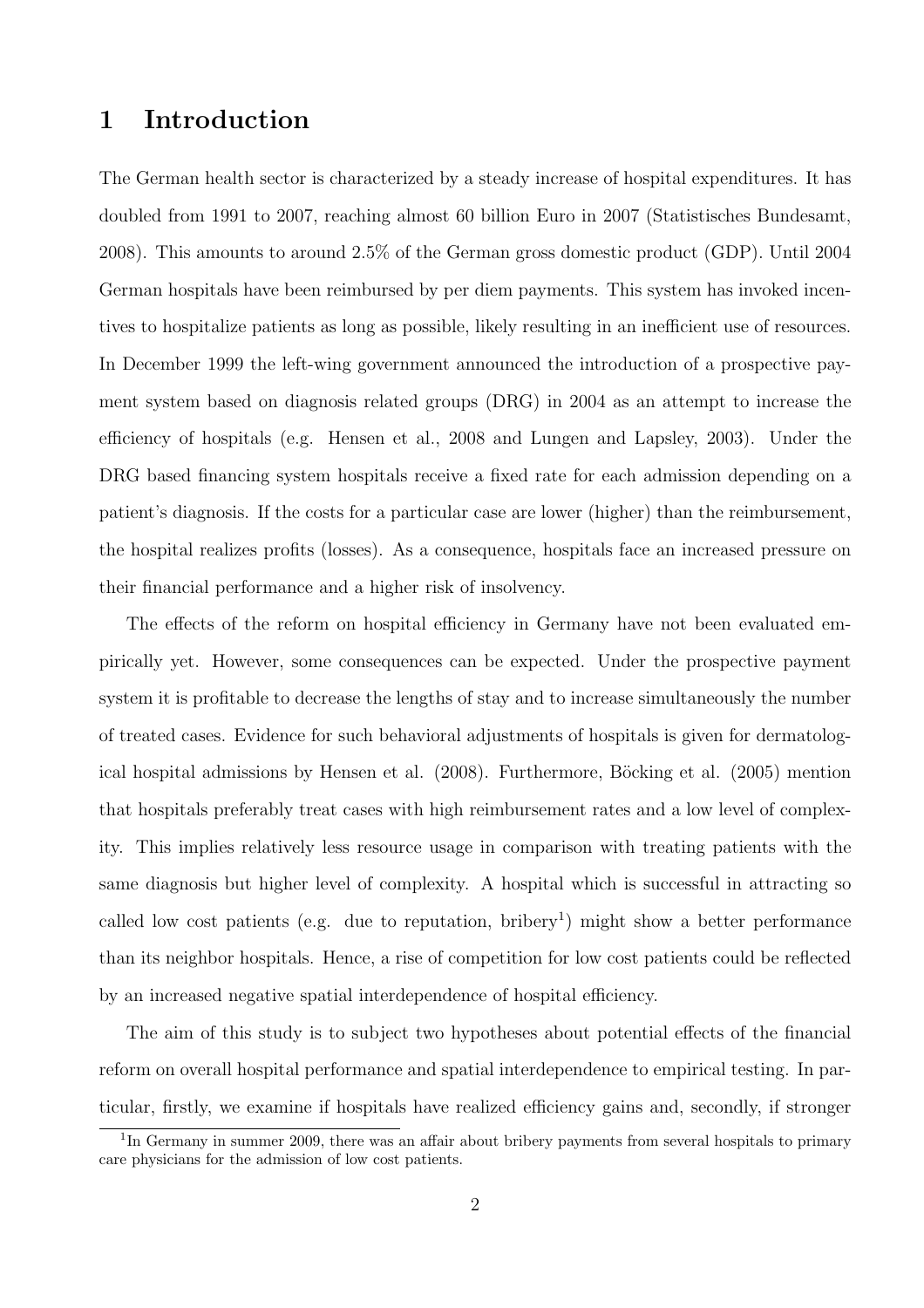negative spatial interdependence of hospital efficiency has emerged after the DRG reform. For this purpose a spatial two-stage semi-parametric efficiency model is implemented. In the first stage, hospital efficiency is quantified by means of the non-parametric Data Envelopment Analysis (DEA). To identify efficiency gains as a consequence of changes in the hospital incentive structure, we determine the Malmquist index decomposition in pure technical efficiency change, which is not affected by technological progress and scale adjustments (e.g. Burgess and Wilson, 1995 and Sommersguter-Reichmann, 2000). In a second stage, potential effects of the DRG reform on hospital efficiency change and spatial spillovers among hospital efficiency are investigated by means of a parametric spatially autoregressive model with spatially autoregressive disturbances (SARAR). An unbalanced cross-section of around 1500 German hospitals is analyzed over 12 years (1995 to 2006) covering the DRG announcement and introduction period. The results show an enhancement in overall efficiency. Moreover, an increase in the magnitude of negative spatial spillovers among German hospital performance can be diagnosed. This result is in line with an expected rise of competition for (low cost) patients invoked by the prospective payment system.

In Section 2, the two hypotheses about potential effects of the financial reform on overall hospital performance and spatial interdependence are put forth. Section 3 sketches the measurement of efficiency and efficiency change, the SARAR model and the empirical testing strategy and describes the data. Empirical results are discussed in Section 4. Section 5 concludes. An appendix delivers methodological details for Section 3.

## 2 Effects of the financial reform

The introduction of the DRG based financing system in 2004 has been intended to increase hospital efficiency by changing the incentive structure (e.g. Hensen et al., 2008, Böcking et al., 2005 and Lungen and Lapsley, 2003). The empirical evidence for efficiency gains after the DRG reform, obtained for various countries is, however, not fully conclusive. For the cases of Norway (Biörn et al., 2010 and Biörn et al., 2003), Portugal (Dismuke and Sena, 1999) and Finland (Linna, 2000), positive effects of the DRG introduction on hospital efficiency have been found.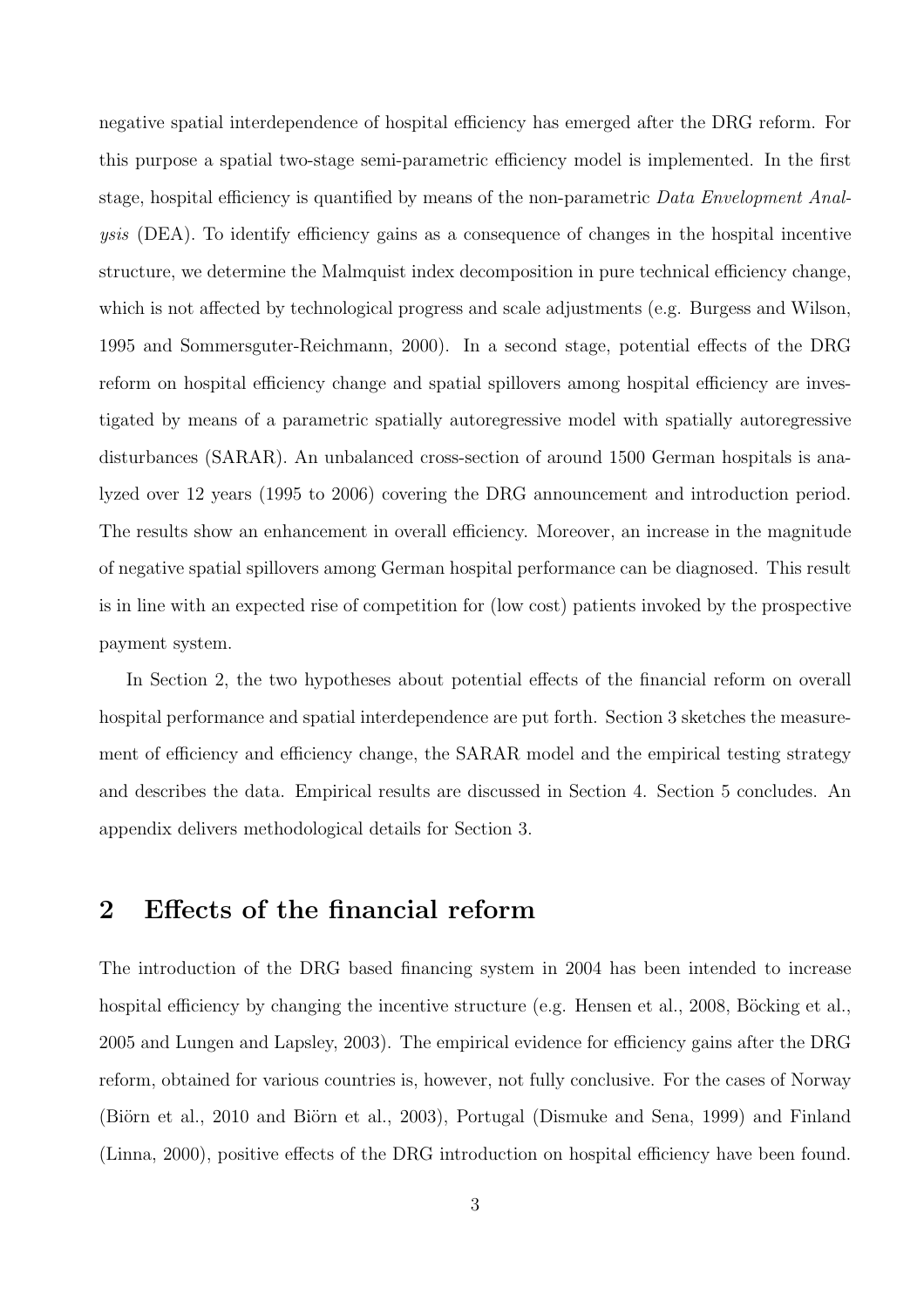In the same time no effect is detected for the case of Austria (Sommerguters-Reichmann, 2000). To examine the intended efficiency enhancement of German hospitals, we analyze the change of technical efficiency during the period from 1995 to 2006. Hence, the sample starts in a pre-reform period and covers both the announcement (at the end of 1999) and the introduction (2004) of the reform. If there is any effect of the reform, we expect efficiency gains after these particular dates. Hospital efficiency improvements should be interpreted as a response to the changed incentives, because of two reasons. Firstly, we use the Malmquist index decomposition in pure technical efficiency change, which is invariant to changes of technology and scale adjustments (e.g. Burgess and Wilson, 1995 and Sommersguter-Reichmann, 2000). Secondly, there have been no other major exogenous shocks affecting hospital efficiency during the sample period. We formalize the following hypothesis

•  $H(A)$ : The announcement (2000) or introduction (2004) of the DRG based financing system has been followed by improvements of hospital efficiency.

As Ellis (1998) points out in a theoretical equilibrium approach, under prospective payment, health providers dump the most severely ill patients and compete to attract low cost patients. The latter are characterized by a low level of complexity and an expected relatively short hospital stay. Empirical evidence for an implicit patient selection after the shift to a prospective payment system is found for the US by Norton et al. (2002) and Ellis and McGuire (1996). Hospitals which are successful in attracting low cost patients in the nearby area use relatively less resources in comparison with hospitals treating patients of the same area with the same diagnosis but higher levels of complexity. These cases might be characterized by prolonged hospital stays. Hence, the performance of two contiguous hospitals is expected to be negatively correlated if one of the two competes (more successful) in the described way. Then, strengthened competition for low cost patients could be reflected by an increased magnitude of negative spatial interdependence of hospital efficiency. This leads to the hypothesis

•  $H(B)$ : The announcement (2000) or introduction (2004) of the DRG based financing system has been followed by an increase in the magnitude of negative spatial interdependence of hospital efficiency.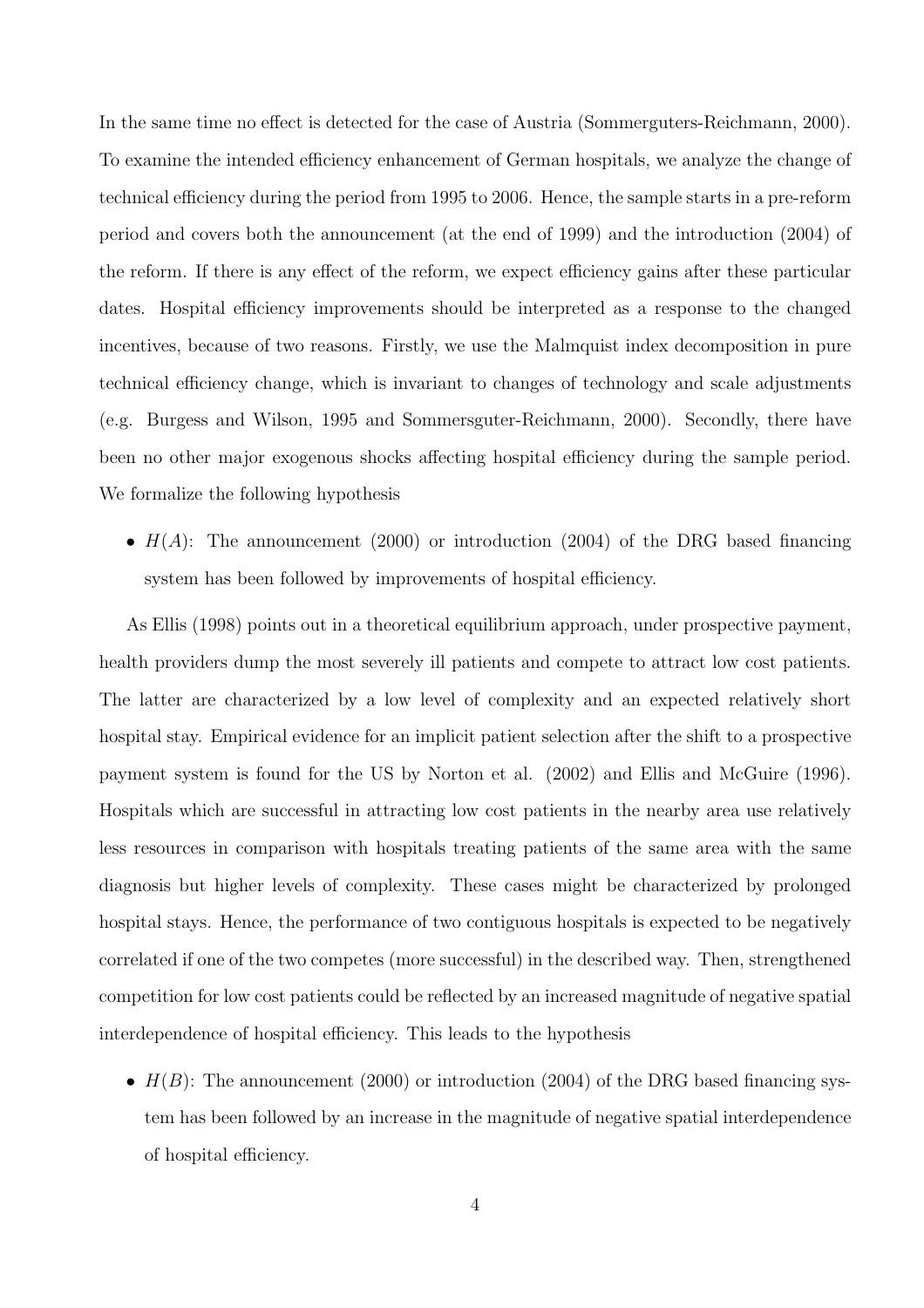## 3 Methodology

In this Section, we sketch the spatial two-stage semi-parametric efficiency model. In the first stage, DEA efficiency scores and the Malmquist index decomposition in pure technical efficiency change are determined. In the second stage a parametric SARAR regression model is implemented. Furthermore, this Section illustrates the empirical testing strategies for the hypotheses  $H(A)$  and  $H(B)$ . Potential effects of the DRG reform on hospital efficiency gains  $(H(A))$  are investigated by means of a regression of logarithmic pure technical efficiency change. We implement an unbalanced panel data model with time dummy variables, while controlling for hidden and observable heterogeneity across hospitals in form of fixed effects and explanatory variables, respectively. An enhancement of efficiency is identified by testing for increasing time effects. The second hypothesis  $(H(B))$  is examined by means of spatial cross-sectional regressions of logarithmic DEA efficiency scores. Spatial spillover estimates are then tested for a decrease over time. Moreover, the data and the construction of relevant variables used for the analysis are described in this Section.

#### 3.1 Hospital efficiency and the Malmquist decomposition

Hospital efficiency is estimated in a first step by means of the non-parametric DEA. In this framework, the production or cost function does not require an explicit specification. Thus, assumptions about profit-maximization or cost-minimization behavior, which might be inappropriate for (non-profit) hospitals (Zweifel et al., 2009), can be avoided. The input-based DEA efficiency score of hospital *i*,  $\theta_{i,t_1|t_2}^C$ , is obtained under the assumption of constant returns to scale through a comparison of its set of inputs and outputs of period  $t_1$  to that of all hospitals in period  $t_2$ , where  $t_1, t_2 \in \{t-1, t\}$ . The measure denotes the radial distance of the *i*-th hospital at time  $t_1$  to the frontier function at time  $t_2$ , which is determined from a linear combination of the best practicing (efficient) units in  $t_2$ . As shown by Kneip et al. (1998) the DEA efficiency scores are consistent estimates for the true efficiency scores (details are given in Appendix A).

The input-based Malmquist index of efficiency change from  $t-1$  to t is the geometric mean of the change in efficiency under both frontier functions in  $t-1$  and t. For the i-th hospital the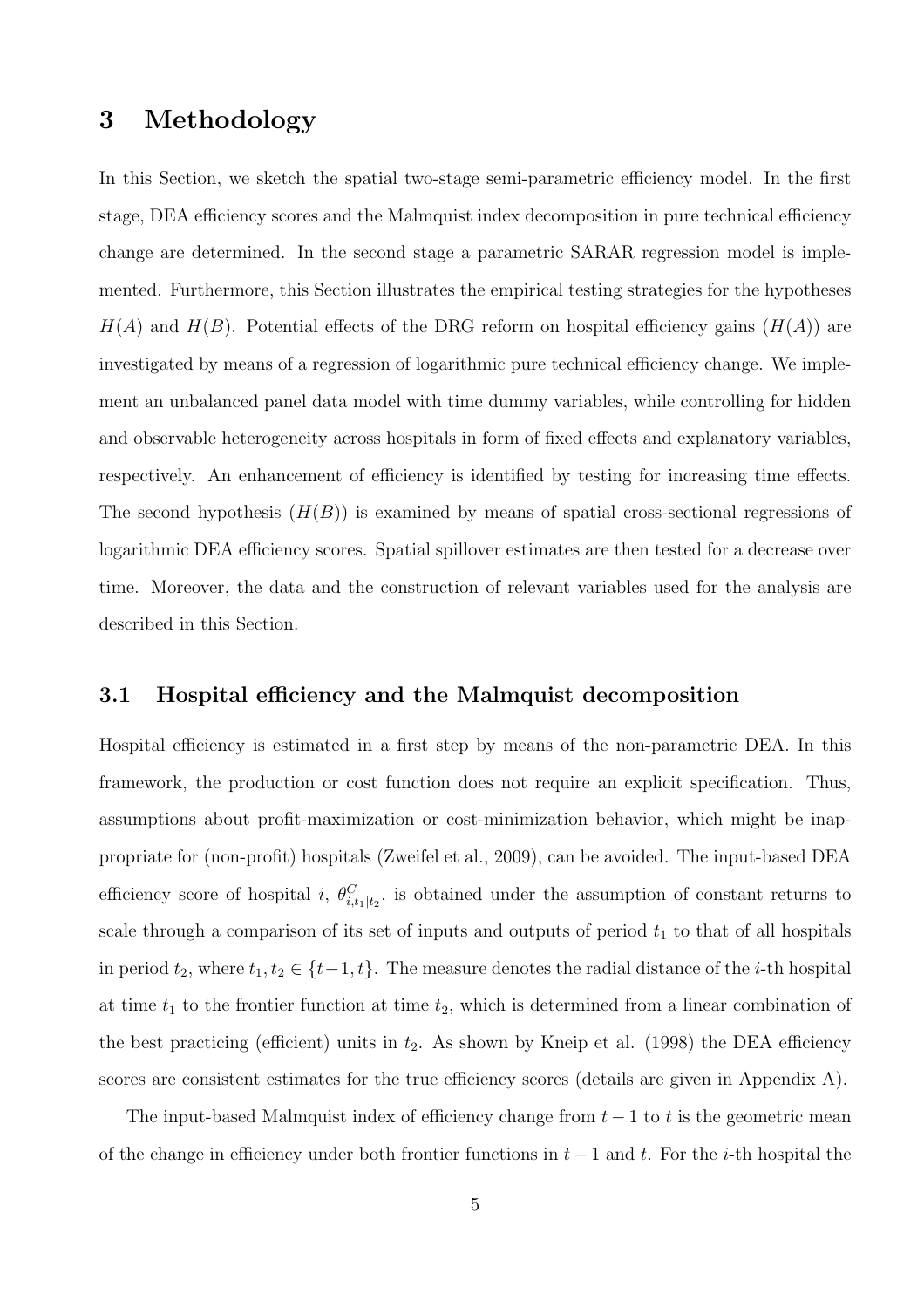index, along with its decomposition in efficiency change (EC) and technological change (TC), is given by

$$
MI_{i,t} = \left[\frac{\theta_{i,t-1|t-1}^C}{\theta_{i,t|t-1}^C} \cdot \frac{\theta_{i,t-1|t}^C}{\theta_{i,t|t}^C}\right]^{1/2} = \underbrace{\frac{\theta_{i,t-1|t-1}^C}{\theta_{i,t|t}^C}}_{EC_{i,t}} \cdot \underbrace{\left[\frac{\theta_{i,t|t}^C}{\theta_{i,t|t-1}^C} \cdot \frac{\theta_{i,t-1|t}^C}{\theta_{i,t-1|t-1}^C}\right]^{1/2}}_{TC_{i,t}}.
$$
(1)

In (1),  $EC_{i,t}$  measures the movement over time of hospital i towards the frontier function and represents a change in efficiency (Färe et al., 1992). Moreover,  $TC_{i,t}$  is the geometric mean of the change in efficiency under changing technology given the production bundles of  $t-1$ and  $t$ , and indicates a shift in the constant returns to scale technology. The efficiency change component can be further decomposed in pure technical efficiency change (PEC) and scale efficiency adjustments (SEA)

$$
EC_{i,t} = \underbrace{\frac{\theta_{i,t-1|t-1}^V}{\theta_{i,t|t}^V}}_{PEC_{i,t}} \cdot \underbrace{\left[\frac{\theta_{i,t|t}^V}{\theta_{i,t|t}^C} \cdot \frac{\theta_{i,t-1|t-1}^C}{\theta_{i,t-1|t-1}^V}\right]}_{SEA_{i,t}},
$$

where  $\theta_{i,t_1|t_2}^V$  is the respective efficiency score under variable returns to scale (Banker et al., 1984). The pure efficiency change,  $PEC_{i,t}$ , measures the relative efficiency enhancement and is invariant to changes in the technology and scale adjustments (Burgess and Wilson, 1995 and Sommersguter-Reichmann, 2000). For the ease of interpretation, we consider the inverse of  $PEC_{i,t}$  as the pure technical efficiency change of hospital i from period  $t-1$  to t

$$
\gamma_{it} = \theta_{i,t|t}^V / \theta_{i,t-1|t-1}^V.
$$

By construction, values above (below) unity indicate an improvement (regress) in efficiency.

DEA scores are constrained to the interval  $(0, 1]$ , with 1 indicating an efficient hospital. To avoid the censoring problem in the second stage regression analysis, we compute super efficiency scores by means of the tie-breaking procedure proposed by Andersen and Petersen (1993). For this purpose, the efficient units are ranked according to the amount by which their input vectors could be increased without becoming inefficient. To compare hospitals with distinct exogenously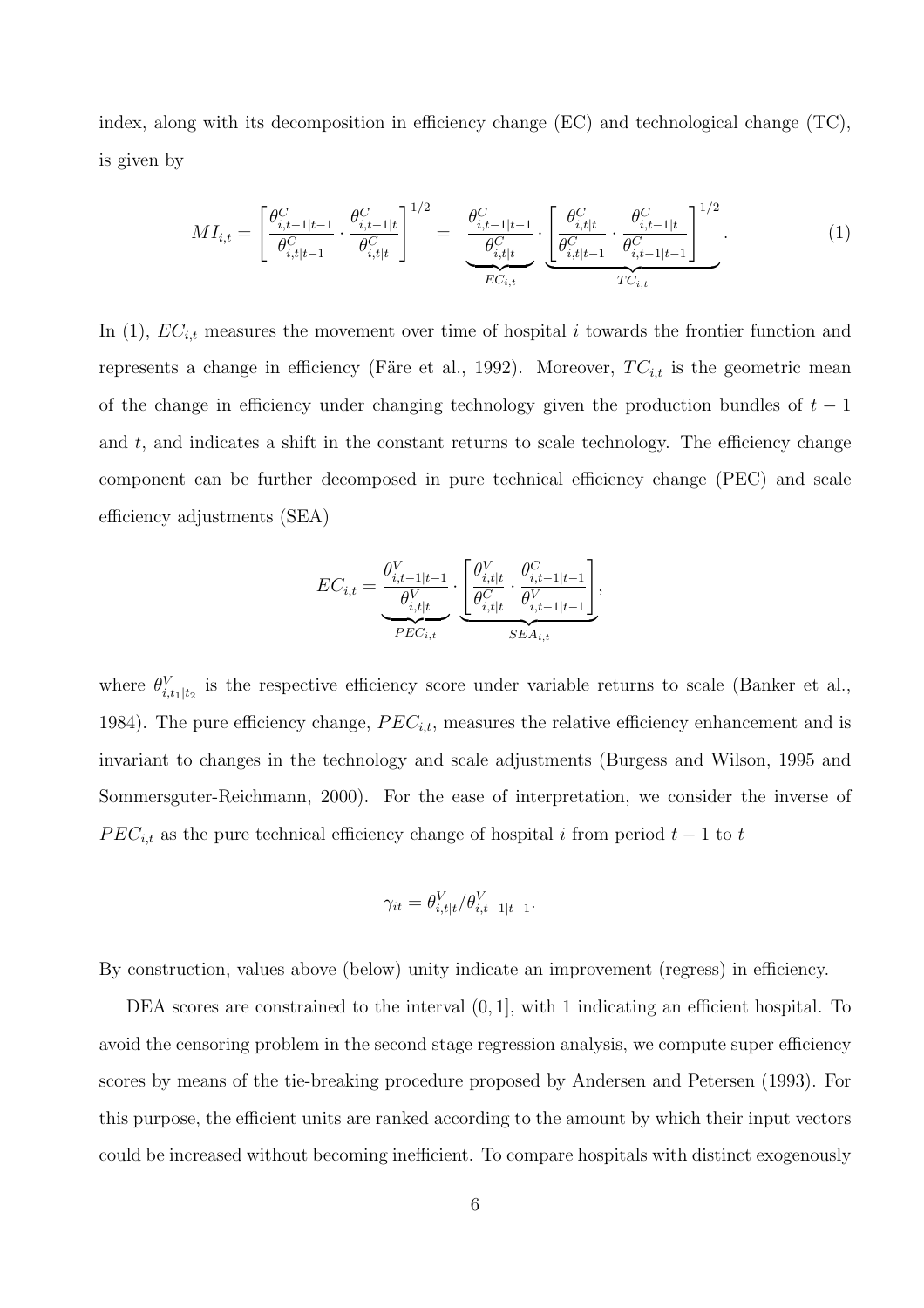fixed input variables we account for non-discretionary input variables (Banker and Morey, 1986). Due to the deterministic nature of DEA, measurement errors for observations of the reference set can distort the estimated efficiency scores for all hospitals (e.g. Wilson, 1995). Similarly, hospitals performing particularly poor might also invalidate the second stage regression results. Therefore, we apply an outlier detection proposed by Johnson and McGinnis (2008) to identify hospitals having an outstandingly good or poor performance. Hospitals are treated as an efficient outlier if it is possible to double the inputs without becoming inefficient. An inefficient outlier is detected if a convex-combination of worst performing hospitals can produce the same level of output using half the inputs. Outlying hospitals are excluded from the analysis.<sup>2</sup>

#### 3.2 The spatial regression model

The rationale about spatial interdependence among German hospital performance leads to the conjecture that spatial dependence might similarly characterize changes of hospital efficiency. Thus, for both variables,  $\theta_{i,t|t}^{V}$  and  $\gamma_{it}$ , we implement a SARAR model to account for two distinct channels of spatial dependence simultaneously. On the one hand, negative spatial spillovers might occur due to the competition for low cost patients and, on the other hand, positive spatial dependence could be the result of similar unobservable factors of nearby observations. As mentioned above,  $\gamma_{it}$  is analyzed in an unbalanced fixed effects panel and  $\theta_{i, t|t}^{V}$  in a crosssectional model framework. Both models read in time t as

$$
y_t = \lambda \mathbf{W}_t y_t + \mathbf{Z}_t \beta + e_t, \quad \text{with } e_t = \rho \mathbf{M}_t e_t + \epsilon_t, \ t = 1, \dots, T,
$$
\n
$$
(2)
$$

where  $y_t$  is an  $N \times 1$  vector comprising the variables of interest, i.e. the logarithm of pure technical efficiency change,  $y_t = (\ln(\gamma_{1t}), \ldots, \ln(\gamma_{Nt}))'$ , or the logarithm of DEA efficiency scores,  $y_t = (\ln(\theta_{1,t|t}^V), \ldots, \ln(\theta_{N,t|t}^V))'$ ,  $\mathbf{Z}_t$  is an  $N \times K$  matrix of observations of K explanatory variables and  $\beta$  a  $K \times 1$  vector of parameters. The pattern of spatial dependence is captured by the  $N \times N$  spatial weights matrices  $W_t$  and  $M_t$  with zero diagonal elements and row normalized

<sup>&</sup>lt;sup>2</sup>As it turns out, the empirical testing results of  $H(A)$  and  $H(B)$  are qualitatively similar for alternative threshold values for the outlier detection.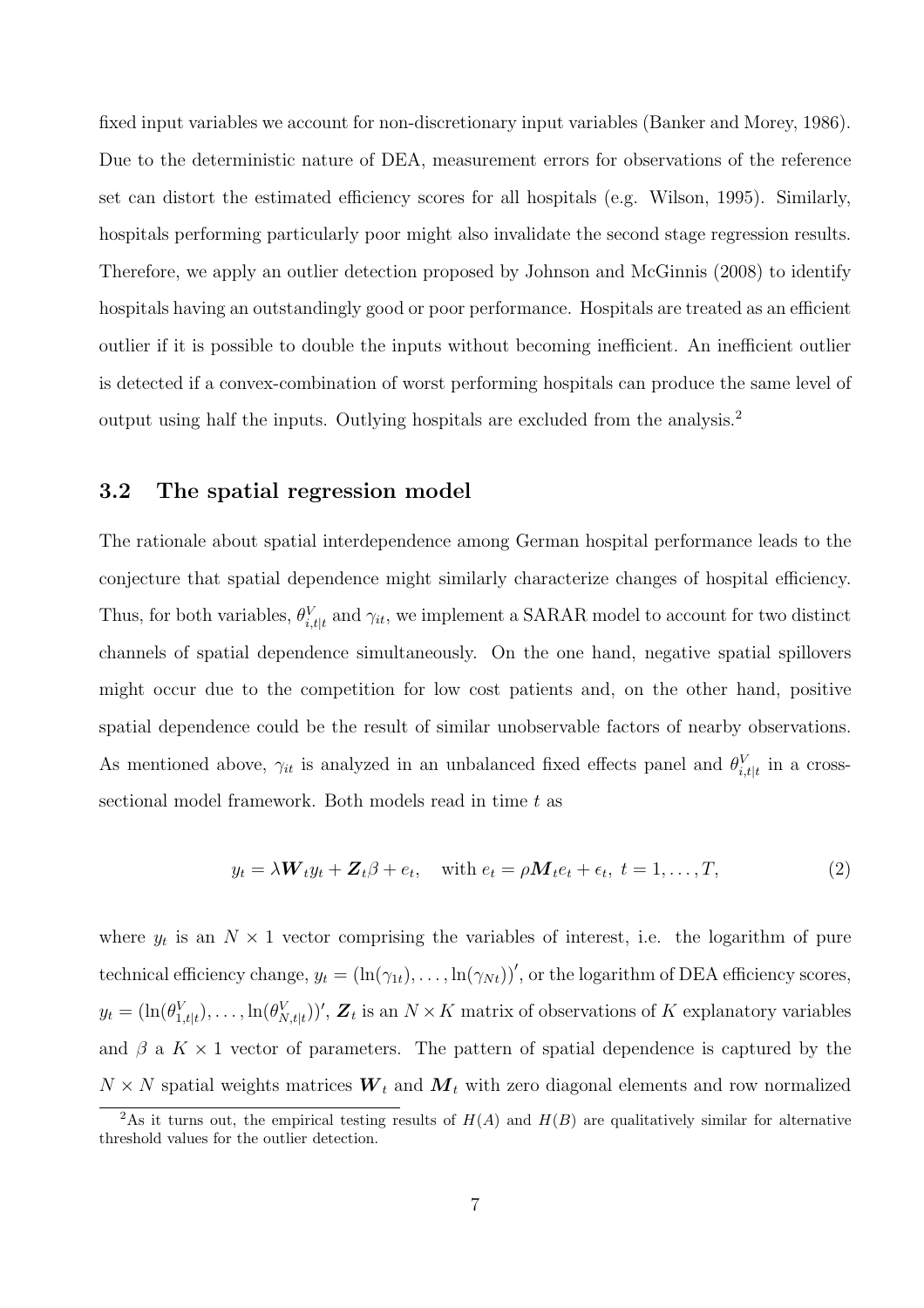constants (such that each row sums to unity). The number of hospitals,  $N$ , varies with  $t$ , since some hospitals are not observed over all time periods. The spatial lag coefficient  $\lambda$  measures the direct effect of the weighted neighboring observations on the elements in  $y_t$  (Anselin, 1988). Spatial dependence due to similar unobservable factors of nearby observations is quantified by the spatial autocorrelation coefficient  $\rho$ . Both spatial parameters are restricted to be less than unity in absolute value. Finally,  $\epsilon_t$  is an  $N \times 1$  vector of location specific i.i.d. disturbances,  $\epsilon_t \sim \mathcal{N}(0, \sigma^2 \mathbf{I}_N)$ , where  $\mathbf{I}_N$  is the N-dimensional identity matrix. Adding time and individual effects the (unbalanced) model can be written in matrix notation as

$$
y = \lambda \begin{pmatrix} \mathbf{W}_1 \cdots & 0 \\ \vdots & \ddots & \vdots \\ 0 & \cdots & \mathbf{W}_T \end{pmatrix} y + \begin{pmatrix} \mathfrak{o}_1 \cdots & \mathfrak{o}_1 \\ \iota_2 \cdots & 0 \\ \vdots & \ddots & \vdots \\ 0 & \cdots & \iota_T \end{pmatrix} \delta + \alpha + \mathbf{Z}\beta + e, \quad e = \rho \begin{pmatrix} \mathbf{M}_1 \cdots & 0 \\ \vdots & \ddots & \vdots \\ 0 & \cdots & \mathbf{M}_T \end{pmatrix} e + \epsilon, \quad (3)
$$

where  $y = (y'_1, \ldots, y'_T)'$ ,  $\bm{Z} = (\bm{Z}'_1)$  $'_{1},\ldots,\boldsymbol{Z}'_{1}$  $({r \choose T}', e = (e'_1, \ldots, e'_T)'$  and  $\epsilon = (\epsilon'_1, \ldots, \epsilon'_T)'$ . The coefficients of the time dummy variables,  $\delta_t$ , are collected in  $\delta = (\delta_2, \ldots, \delta_T)'$ , where  $t = 1$  is the benchmark,  $o_t$  and  $u_t$  is an  $N_t \times 1$  vector of zeros and ones, respectively, where  $N_t$  is the number of hospitals sampled in time t. The fixed effects are summarized in  $\alpha = (\alpha'_1, \dots, \alpha'_T)'$ , where  $\alpha_t$ is an  $N_t \times 1$  vector comprising the individual effects of the  $N_t$  hospitals. These are dropped out by means of the within transformation. The panel and cross-sectional models are estimated by means of a Maximum Likelihood approach<sup>3</sup> (see Appendix B for a formal representation of the likelihood function).

#### 3.3 Empirical testing strategy of DRG Hypotheses

While controlling for observable and hidden hospital heterogeneity, the period after the DRG announcement or introduction should be characterized by a significant rise of  $\gamma_{it}$  under  $H(A)$ .

<sup>&</sup>lt;sup>3</sup>Simar and Wilson (2007) mention that in finite samples the estimated efficiency scores are biased and serially correlated in a complicated fashion. The convergence rate of  $\theta_{i,t|t}^{V}$  depends on the number of inputs and outputs and is typically lower than the parametric convergence rate. Therefore the serial correlation and the bias itself, disappear asymptotically with the same rate as  $\theta_{i, t|t}^{V}$  converges. Maximum Likelihood estimates of regressions of  $\theta_{i,t|t}^{V}$  are consistent, but inference based on the inverse of the negative Hessian of the log-likelihood is generally invalid. To overcome this problem, we apply a bootstrap procedure suggested by Simar and Wilson (2007). However, the difference between the bootstrap and asymptotic results is negligible.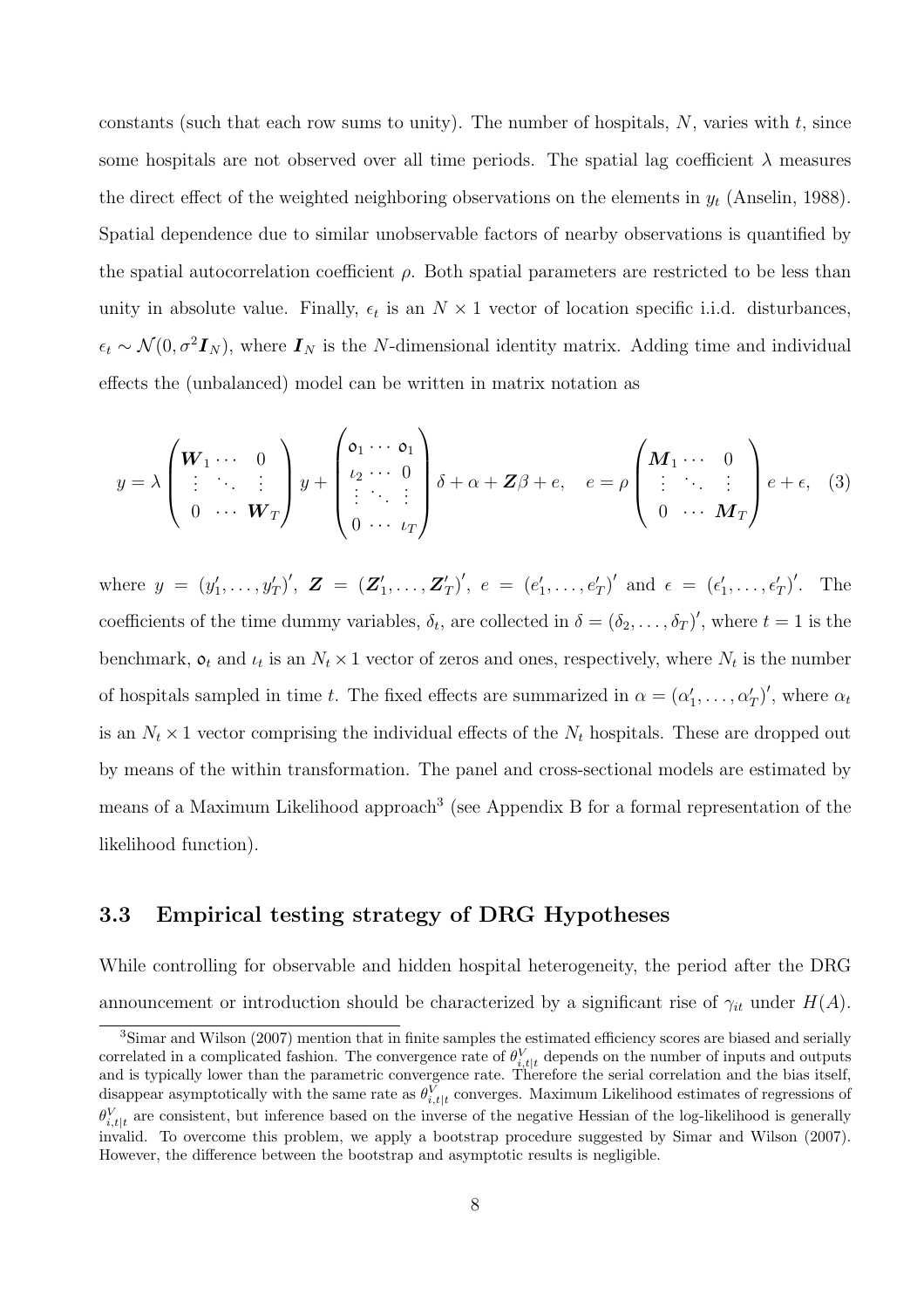The hypothesis is examined by testing for significant increases of the means of the time dummy coefficients of 5 subperiods. In particular, to verify an announcement effect (AE), the preannouncement period  $(SP_1: 1996 \text{ to } 1999)$  is compared with the post-announcement-pre-reform period  $(SP_2: 2000$  to 2003). An introduction effect is evaluated by means of two alternative strategies. The first approach (IE<sub>1</sub>) takes the AE into account and compares  $SP_2$  with the postreform period  $(SP_3: 2004$  to 2006). Secondly, the AE is neglected and the pre-reform period  $(SP_4: 1996$  to 2003) is compared with  $SP_3$  (IE<sub>2</sub>). Finally, an overall effect (OE) is examined by comparing  $SP<sub>1</sub>$  with the post-announcement period ( $SP<sub>5</sub>$ : 2000 to 2006). The empirical testing strategy can be summarized by the following hypotheses with the tested effects in parentheses

$$
H_0^{A_1} : \bar{\delta}_1 = \bar{\delta}_2 \qquad \text{vs.} \qquad H_1^{A_1} : \bar{\delta}_1 < \bar{\delta}_2 \qquad (AE) \tag{4}
$$

$$
H_0^{A_2} : \bar{\delta}_2 = \bar{\delta}_3 \qquad \text{vs.} \qquad H_1^{A_2} : \bar{\delta}_2 < \bar{\delta}_3 \qquad (IE_1) \tag{5}
$$

$$
H_0^{\mathcal{A}_3} : \overline{\delta}_4 = \overline{\delta}_3 \qquad \text{vs.} \qquad H_1^{\mathcal{A}_3} : \overline{\delta}_4 < \overline{\delta}_3 \qquad (IE_2) \tag{6}
$$

$$
H_0^{A_4} : \bar{\delta}_1 = \bar{\delta}_5 \qquad \text{vs.} \qquad H_1^{A_4} : \bar{\delta}_1 < \bar{\delta}_5 \qquad (OE), \tag{7}
$$

where  $\bar{\delta}_1 = \frac{1}{4}$ 4  $\sum_{t=1996}^{1999} \delta_t \left( SP_1 \right), \bar{\delta}_2 = \frac{1}{4}$ 4  $\sum_{t=2000}^{2003} \delta_t \, (SP_2), \, \bar{\delta}_3 = \frac{1}{3}$ 3  $\sum_{t=2004}^{2006} \delta_t \left( SP_3 \right), \bar{\delta}_4 = \frac{1}{8}$ 8  $\sum_{2003}$  $_{t=1996}^{2003}\, \delta_t$  $(SP_4), \ \bar{\delta}_5 = \frac{1}{7}$ 7  $\sum_{2006}$  $t_{0}^{2000}$   $\delta_t$  (SP<sub>5</sub>) and  $\delta_t$  is the time dummy coefficient for the year t. The year 1996 serves as reference, i.e.  $\delta_{1996} = 0$ . The hypotheses are tested by means of one-sided t-tests based on the covariance matrix of estimated time effects.

Hypothesis  $H(B)$  suggests an increase of the magnitude of negative spatial spillovers  $\lambda$ . In order to test  $H(B)$  we firstly apply a cross-sectional spatial regression of logarithmic DEA efficiency scores. Average spatial spillover estimates of  $SP_1$  to  $SP_5$  are then compared with each other analogously to the procedure described for  $H(A)$ .

#### 3.4 Data and variable construction

#### 3.4.1 The data set

The data are drawn from two distinct sources. Hospital data are extracted from the annual hospital statistics collected by the statistical offices of the federal states ("Statistische Lan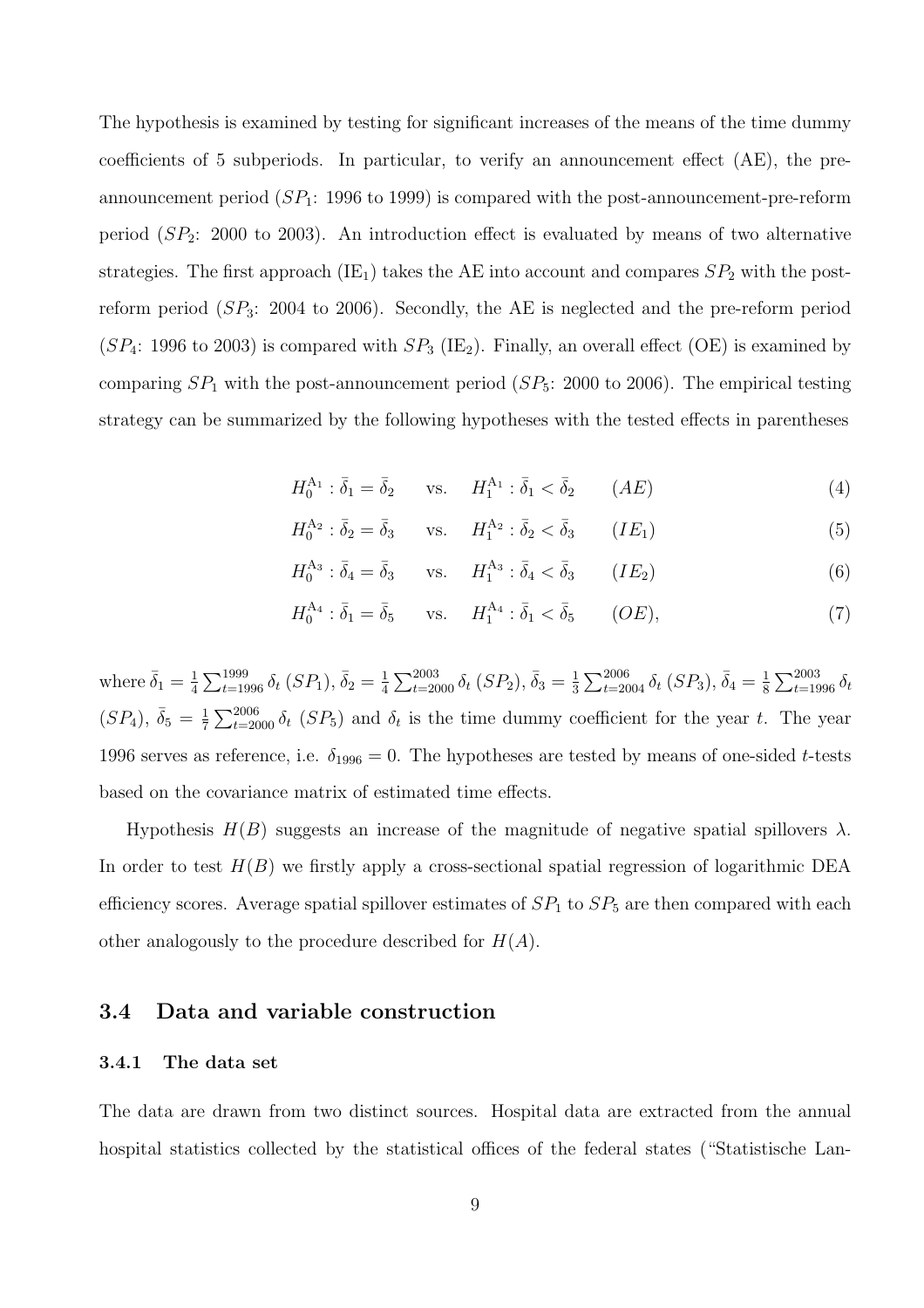desämter"). It includes basic hospital characteristics, e.g. forms of ownership, the number of beds, staff, patients, etc., and data on the cost structure of the hospitals, as total costs, payroll costs, material expenses etc. The district- and state-level data are obtained from the "Regionaldatenbank Deutschland - GENESIS", which is administered by the statistical office of North Rhine-Westphalia ("Landesamt für Datenverarbeitung und Statistik Nordrhein-Westfalen"). Annual data cover the period from 1995 until 2006 and have been provided by the "Forschungsdatenzentrum der Statistischen Landesämter - Standort Kiel/Hamburg". In Germany university hospitals are generally in charge of the education of young medical doctors and research programmes. Thus, a comparison with other hospitals is rather difficult. Therefore university hospitals are not considered in the analysis. For each year, around 450 hospitals have missing values for relevant variables or data inconsistencies, like declaring costs of less than 100 Euro or having zero-values for beds, physicians etc. These hospitals are also excluded from the sample. Moreover,  $0.3\%$  (1996) to  $1.9\%$  (2001) and  $0\%$  (1995) to  $0.9\%$  (2003) of the hospitals are detected as efficient and inefficient outliers, respectively, and removed from the analysis. Finally, to facilitate the interpretation of the time effects, hospitals with less than 2 data points are not included in the panel model.

#### 3.4.2 Inputs and outputs

The input variables controlled by the hospitals are the amount of material expenses (in 2005 prices) (exp), the number of employed physicians (phys), nurses (nurses) and non-medical employees *(nonmed)*. Notably, the capacity of beds is imposed by the states for most hospitals and therefore a non-controllable instrument for these hospitals. Accordingly, the number of beds (beds) is treated as a non-discretionary input. For a hospital's output we take the number of cases weighted for the respective average resource usage (wcases, Herr, 2008), which is approximated by the nationwide average length of stay of patients treated in a particular clinical department (details can be found in Appendix C). As a second output variable the number of apprentices is considered (appr).<sup>4</sup>

<sup>&</sup>lt;sup>4</sup>As a robustness check we have applied two further input specifications. Firstly, the number of employees are replaced by the expenses for labor. Secondly, in order to minimize measurement errors in the labor variables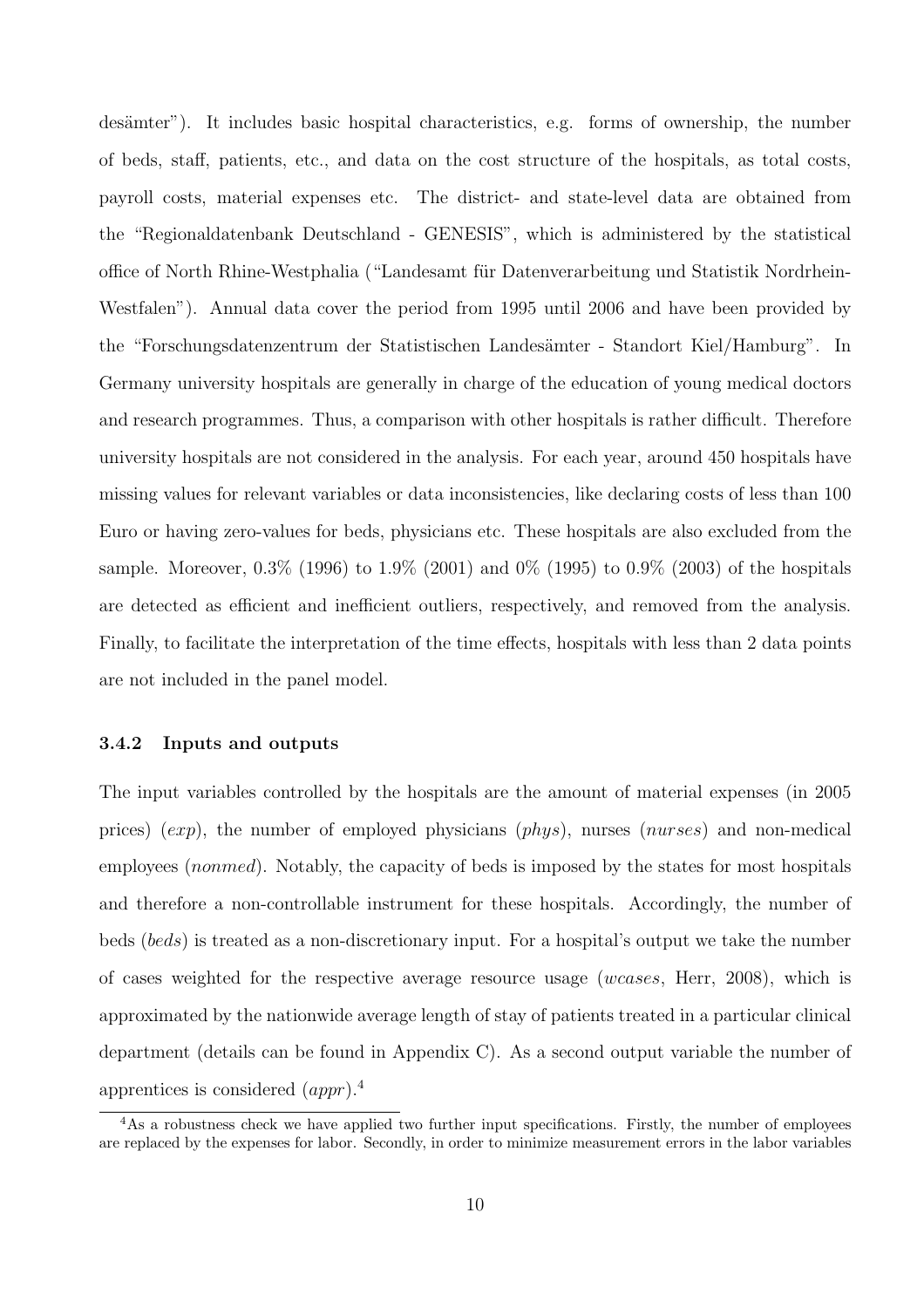#### 3.4.3 Explanatory variables

To control for observable heterogeneity across hospitals, the following hospital- and district/state level variables are selected.

Hospital specific variables: A main finding of hospital efficiency studies for Germany is a lower efficiency in privately owned hospitals in comparison with their public counterparts (e.g. Herr, 2008, Steinmann et al., 2004, and Helmig and Lapsley, 2001). To control for private for profit and non-profit private hospitals respective dummy variables (*private* and *non-profit*) are included. We explore the impact on hospital efficiency of the market share, ms, which is obtained as the number of patients of a hospital relative to competitors located in the same district. Town and Vistnes (2001) and Dranove and Ludwick (1999) confirm that higher market shares reduce costs or raise profits due to improvements of the hospital's bargaining power. Hospitals usually do not adjust their working staff promptly in response to changes in the number of treated patients. Thus, hospitals with a relatively low occupancy rate (*occrate*) are expected to have an oversized staff that is unlikely to meet the current demand for inpatient care efficiently. The mortality rate  $(mort)$  is used as a proxy for poor quality (e.g. Propper et al., 2004). Differences in the hospitals' budgets are controlled by total expenses (in 2005 prices) per bed (budget). The management of hospitals with a more complex service-structure is likely to face additional difficulties to organize the production efficiently (e.g. Farsi and Filippini, 2008, and Lee et al., 2008). The degree of specialization (*spec*) is measured by an information theory index (Evans and Walker, 1972) in terms of differences between the national and hospital's proportions of cases belonging to several clinical departments.

District/state specific variables: Treatments of older people are likely to be more costand resource-intensive, because they are often accompanied with higher degrees of comorbidity and complications (Augurzky et al., 2006). Several authors (e.g. Herr, 2008, Chang, 1998) address the influence of the patients' age structure on hospital efficiency and find that higher

the number of full time equivalent employees are used instead of (crude) numbers of employees. However, for this measure data are only available for physicians and non-physicians. Thus, this input specification might neglect more heterogeneity across the hospitals in respect to their staffing mix in comparison with the initial specification of number of employed physicians, nurses and non-medical employees. In summary, the results regarding  $H(A)$  and  $H(B)$  are qualitatively very similar across all considered specifications.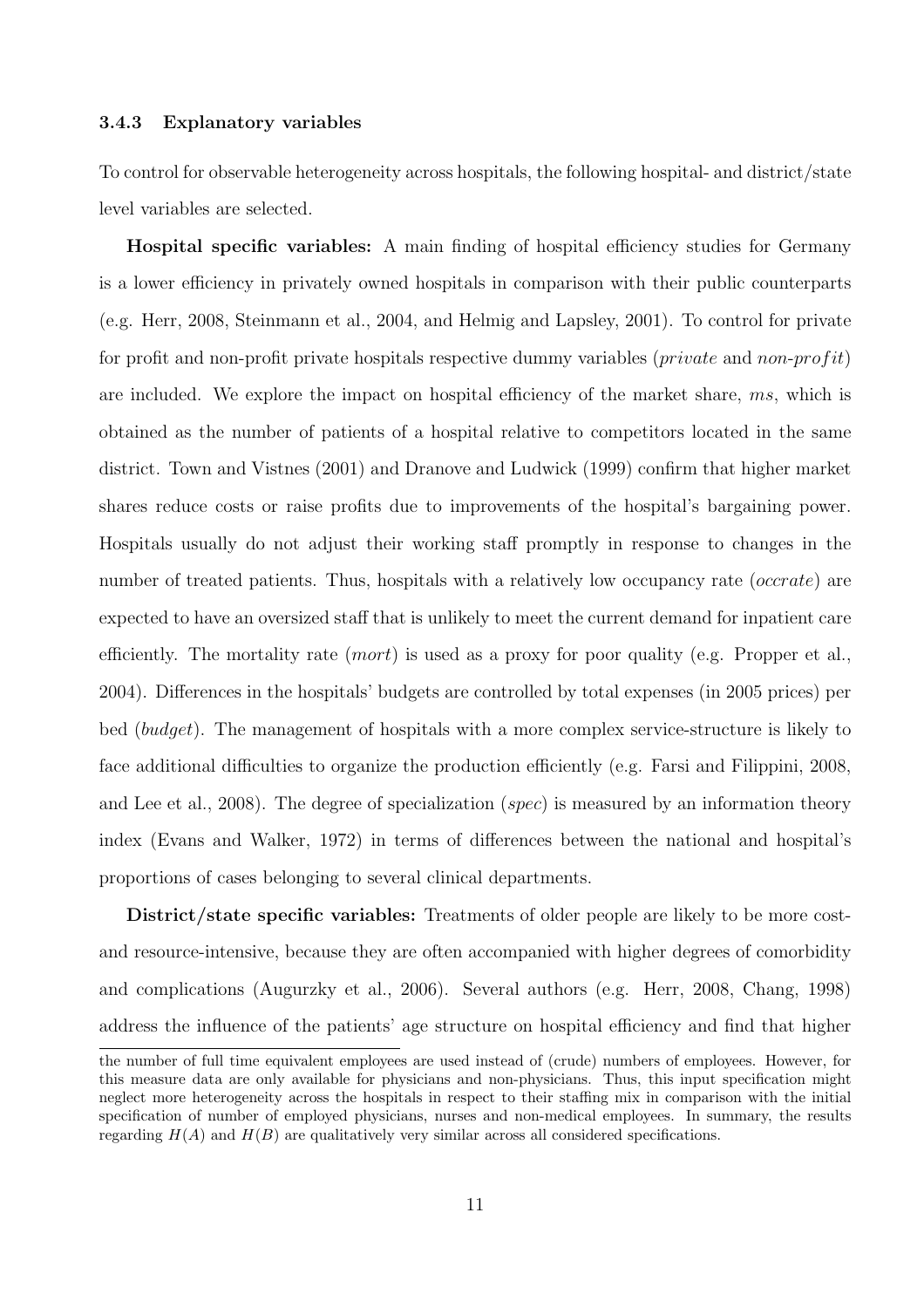proportions of older patients increase the inefficiency. The fraction of people aged over 65 years and living in a hospitals' district is considered as a demographic variable (age65). The degree of the district's urbanization is captured by the population density (population per square kilometer) (popdens) and exogenous socioeconomic factors are controlled by the district's GDP per capita (gdp).

In each federal state of Germany, a commission composed of members of the state government and health insurances creates the hospital requirement and financing plan ("Krankenhausbedarfsplanung") for providing inpatient care to the population in the hospitals' service area (Mörsch, 2010). Hence, hospitals which are in the same state are confronted with the same regional legal requirements. To account for this type of observable heterogeneity, we include state dummy variables, with North Rhine-Westphalia serving as reference. In the fixed effects specification any type of time invariant heterogeneity between the hospitals cancels out by the within transformation. According to § 4 of the Hospital Financing Act (Krankenhausfinanzierungsgesetz-KHG) the financial support in the German hospital sector is dualistic, i.e. operating costs are paid by insurance companies, while investments are funded by federal states (§ 9 KHG). Thus, financial stress in the federal states could reduce the financial means for investments and might influence the creation of the hospital requirement and financing plan. In the cross-sectional model, the state dummy variables take into account all kinds of variations between the federal states. To control for variations of the federal states' financial situation over time in the panel model, we further include the debts of the federal states per GDP (*debt*).

#### 3.4.4 Spatial weights matrices

To address robustness of the empirical results, two alternative weights matrices are used to implement  $W_t$  and  $M_t$  in (2). The elements  $w_{ijt} = w_{ijt}^* /$  $\sum_{k} N_t$  $_{j=1}^{N_t} w_{ijt}^*$  and  $m_{ijt} = m_{ijt}^*$  $\sum_{j=1}^{N_t} m_{ijt}^*$ are built on binary matrices, with  $w_{ijt}^* = 1$  and  $m_{ijt}^* = 1$ , if the *i*-th and the *j*-th hospital are contiguous, respectively. The definition of contiguity differs across alternative weights matrices. The first concept, denoting  $W_d$  and  $M_d$ , is to define hospitals as contiguous to each other if they are located in the same district. For the second set of weights matrices,  $W_n$  and  $M_n$ , two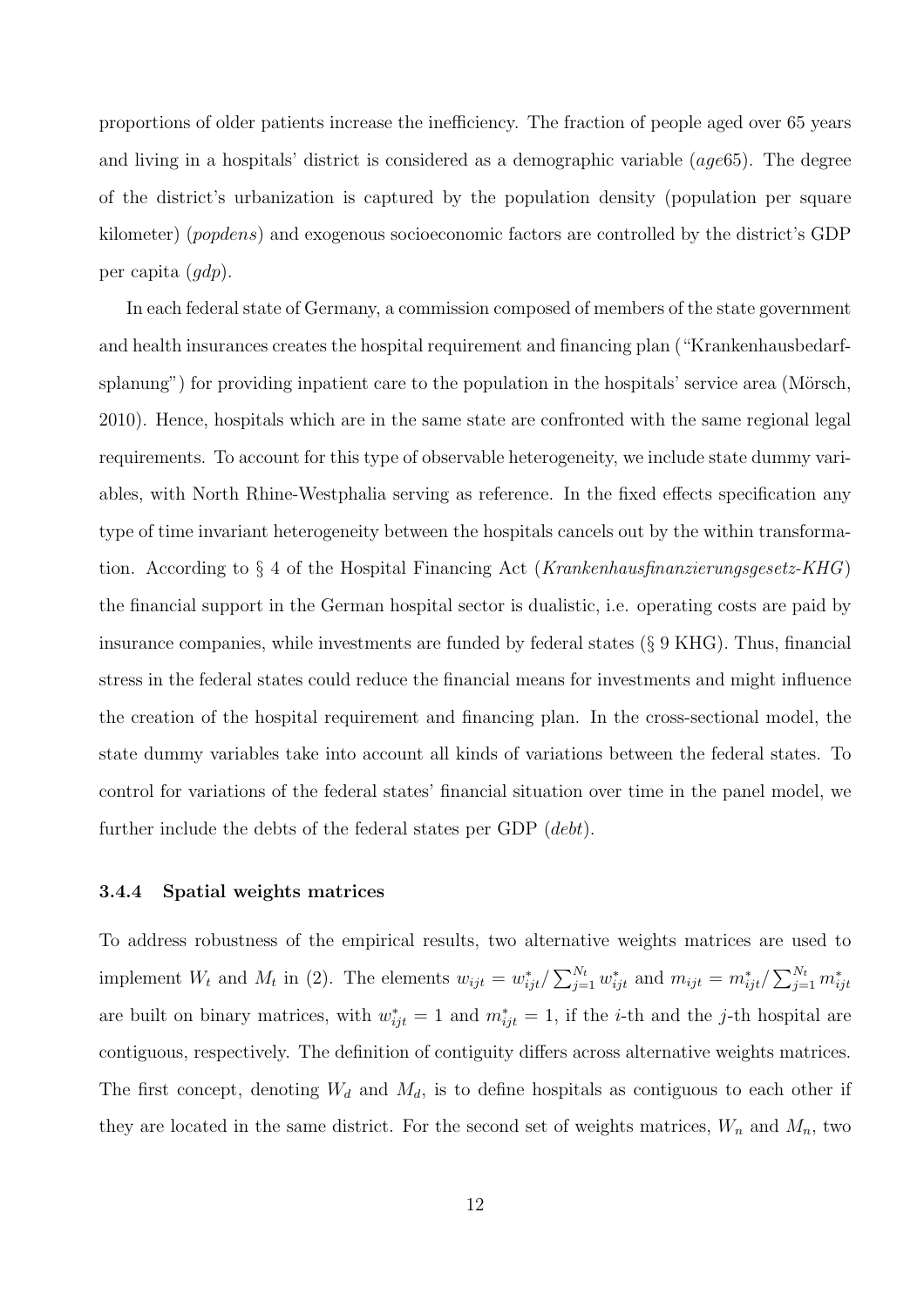hospitals are considered contiguous if they are either located in the same district, or if their respective districts of residence are neighbors.

### 4 Results

Firstly, the results of the unbalanced fixed effects panel regression model of pure technical efficiency change and diagnostic results for  $H(A)$  are considered. Afterwards, we turn to the second hypothesis  $H(B)$  and discuss the results of the cross-sectional regression model of DEA efficiency scores. In order to gain additional information about spatial dependence in the data, we also apply more parsimoniously parameterized model specifications for both, the panel and cross-sectional framework. A model neglecting spatial dependence is denoted by OLS, furthermore the spatial error model (SEM),  $\lambda = 0$  and the spatial lag model (SLM),  $\rho = 0$  are estimated. Descriptive statistics (means and standard deviations) for the variables included in the empirical analyses and the number of hospitals entering the first (DEA and efficiency change) and second modeling stage (regression analysis) are documented in Table 1. Since there are no substantial differences between the statistics of the explanatory variables of the panel and cross-sectional model, they are only given for the panel regression model. For the regression analysis some of the introduced regressors (ms, mort, occrate, budget, gdp, popdens and dept) are measured in natural logarithms.

#### 4.1 Pure technical efficiency change panel model

Table 2 displays the results of the panel regression models explaining the pure technical efficiency change derived by DEA. First of all, the spatial regression models obtain higher log likelihood statistics in comparison with OLS model evaluation. The best fit is achieved by means of the SARAR model under  $W_d$  and  $M_n$ . The SEM and SARAR model yield significantly positive spatial error correlation estimates if the spatial error process is modeled by means of  $M_n$ . Spatial spillovers might have less importance to explain the pattern of hospital efficiency change. Applying the district spatial weights matrix for the spatial lag process the SARAR model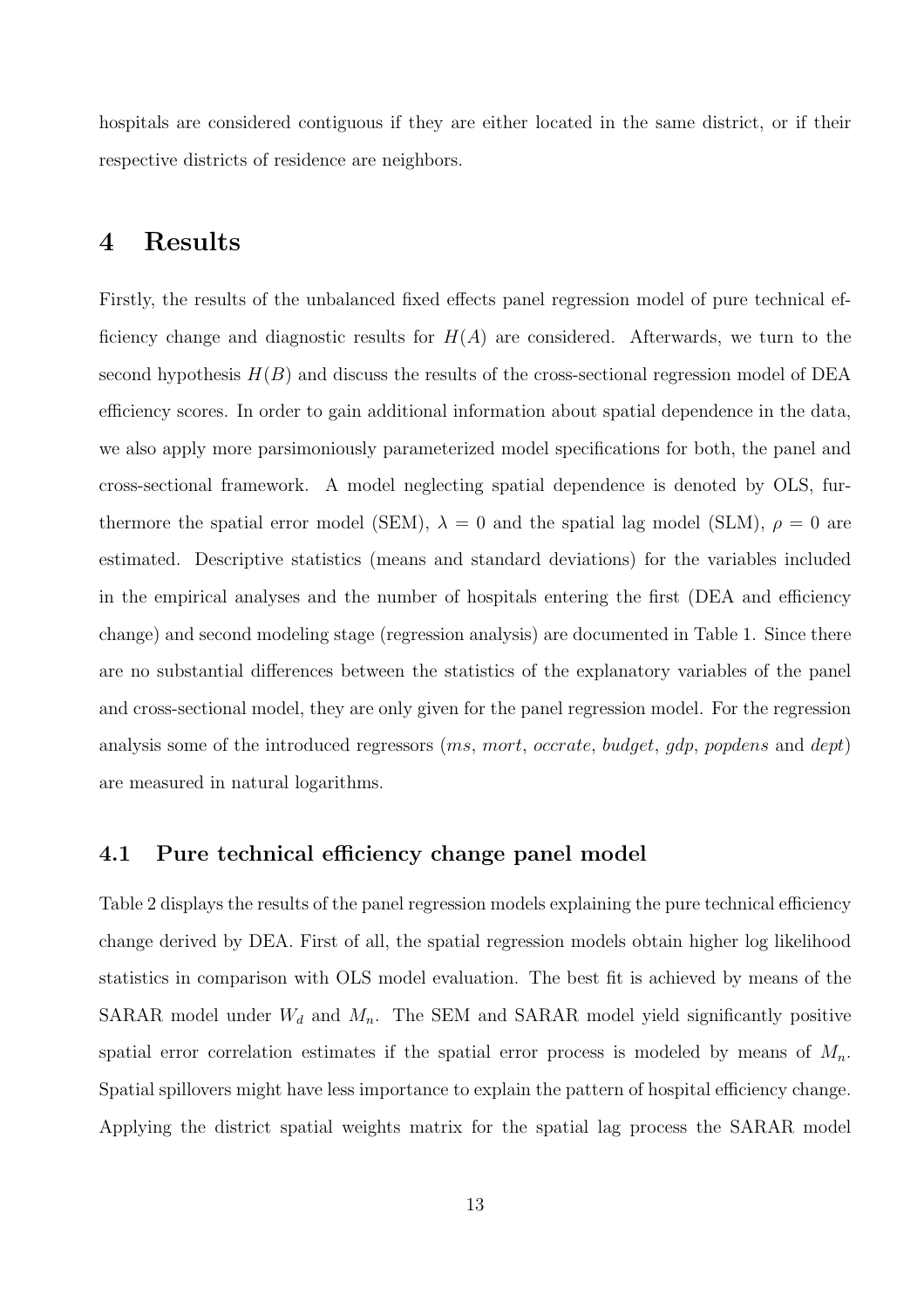|                                                          | $95 - 06$      | 95-99          | $00 - 03$ | 04-06  |
|----------------------------------------------------------|----------------|----------------|-----------|--------|
| output variables                                         |                |                |           |        |
| weighted cases (in 1000)                                 | 5.47           | 5.30           | 5.65      | 5.47   |
|                                                          | (5.13)         | (4.56)         | (5.46)    | (5.42) |
| apprentices                                              | 45.5           | 54.4           | 36.6      | 44.9   |
|                                                          | (70.9)         | (71.7)         | (66.8)    | (73.3) |
| input variables                                          |                |                |           |        |
| number of beds                                           | 271            | 298            | 259       | 251    |
|                                                          | (230)          | (227)          | (232)     | (227)  |
| number of physicians                                     | 50.8           | $49.1\,$       | 48.4      | 56.2   |
|                                                          | (60.9)         | (53.1)         | (60.8)    | (69.9) |
| number of nurses                                         | 196            | 211            | 189       | 184    |
|                                                          | (188)          | (183)          | (193)     | (187)  |
| number of non-medical staff                              | 211            | 230            | 202       | 197    |
|                                                          | (228)          | (231)          | (230)     | (219)  |
| material expenses (in 2005 prices and mio. $\epsilon$ )  | 12.4           | 15.1           | 11.7      | 9.62   |
|                                                          | (14.9)         | (16.1)         | (15.1)    | (12.0) |
| DEA results                                              |                |                |           |        |
| technical DEA efficiency scores                          | 51.8           | 54.2           | 54.5      | 44.9   |
|                                                          | (22.2)         | (23.3)         | (20.2)    | (21.6) |
| hospitals (first-stage: DEA)                             | 20372          | 7569           | 7259      | 5544   |
| pure technical efficiency change                         | 1.01           | 1.15           | 0.93      | 0.98   |
|                                                          | (0.61)         | (0.66)         | (0.68)    | (0.36) |
| hospitals (second-stage: eff. change)                    | 17955          | 5660           | 6855      | 5440   |
|                                                          |                |                |           |        |
| explanatory variables (panel model)                      |                |                |           |        |
| market share                                             | 24.9           | 25.1           | 24.3      | 25.4   |
|                                                          | (25.2)         | (24.5)         | (24.7)    | (26.3) |
| specialization index                                     | $\rm 0.95$     | 0.85           | 0.94      | 1.06   |
|                                                          | (1.00)         | (1.00)         | (0.98)    | (1.01) |
| mortality                                                | 2.65           | 2.80           | $2.64\,$  | 2.50   |
|                                                          | (2.29)         | (2.27)         | (2.43)    | (2.10) |
| occupancy rate                                           | 78.1           | 80.3           | 78.9      | 74.6   |
|                                                          | (11.6)         | (7.6)          | (8.9)     | (16.6) |
| hospital budget per bed (in 2005 prices and 1000 $\in$ ) | 95.3           | 87.3           | 95.6      | 104    |
|                                                          | (33.4)         | (27.6)         | (33.1)    | (37.5) |
| plus 65 ratio $(in\%)$                                   | 17.6           | 16.2           | 17.5      | 19.4   |
|                                                          | (2.2)          | (1.76)         | (1.81)    | (1.96) |
| federal state's GDP per capita (in $1000 \in$ )          | 25.6           | 23.7           | 25.9      | 27.4   |
|                                                          | (10.7)         | (10.0)         | (10.7)    | (11.2) |
| population density (population per $km^2$ )              | 832            | 883            | 813       | 800    |
|                                                          | (1020)         | (1039)         | (1014)    | (1002) |
| federal state's depts per GDP                            | 18.9<br>(10.4) | 17.5<br>(7.65) | 18.3      | 21.2   |
|                                                          |                |                | (10.3)    | (12.5) |
| hospitals (second-stage: panel model)                    | 16097          | 5297           | 6116      | 4684   |
| hospitals (second-stage: cross-sectional model)          | 18221          | 7032           | 6404      | 4785   |

Table 1: Mean values and standard deviations of selected variables

Standard deviations in parentheses.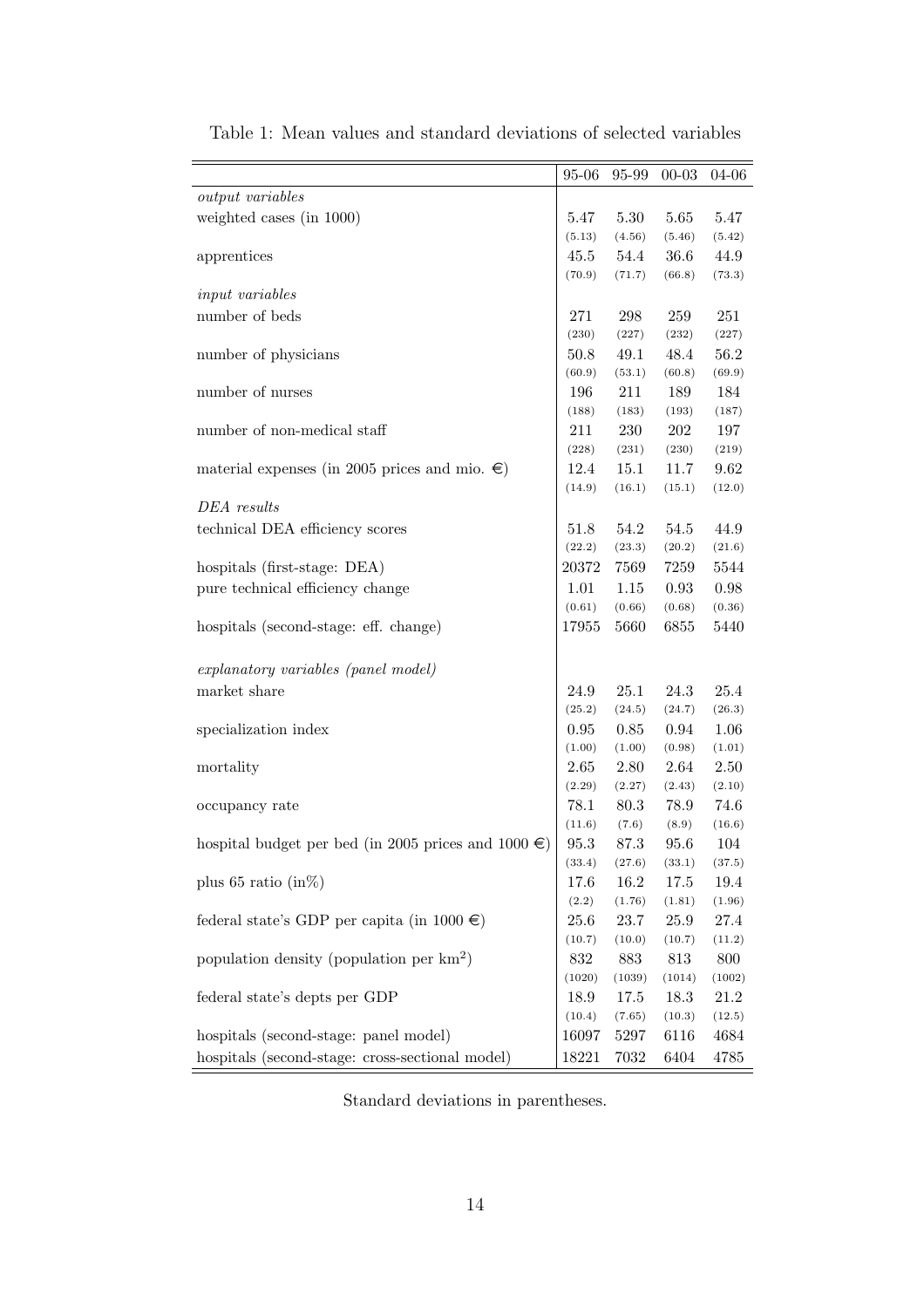|                                                  | <b>OLS</b>   |                     | $\text{SEM} _{\lambda=0}$ |                     | $SLM _{\rho=0}$     |                     |                     | SARAR               |                    |
|--------------------------------------------------|--------------|---------------------|---------------------------|---------------------|---------------------|---------------------|---------------------|---------------------|--------------------|
|                                                  |              | $\mathcal{M}_d$     | $M_n$                     | $W_d$               | $W_n$               | $W_d \& M_d$        | $W_n \& M_n$        | $W_d \& M_n$        | $W_n \& M_d$       |
| 1997                                             | $0.734***$   | $0.734***$          | $0.732**$                 | $0.727***$          | $0.598***$          | $0.760**$           | $0.729***$          | $0.736***$          | $0.600^{\ast\ast}$ |
| 1998                                             | $0.099**$    | $0.099**$           | $0.096***$                | $0.098^{\ast\ast}$  | $0.081**$           | $0.102**$           | $0.096***$          | $0.096**$           | $0.081**$          |
| 1999                                             | $0.002\,$    | 0.002               | $-0.001\,$                | 0.002               | 0.002               | 0.002               | $-0.001\,$          | $-0.001$            | $0.002\,$          |
| 2000                                             | $0.098***$   | $0.097**$           | $0.091**$                 | $0.097**$           | $0.080**$           | $0.100**$           | $0.091***$          | $0.092**$           | $0.080**$          |
| 2001                                             | 0.009        | 0.008               | $0.002\,$                 | 0.009               | 0.009               | 0.008               | 0.002               | $0.002\,$           | 0.009              |
| $\,2002\,$                                       | $-0.012$     | $-0.013$            | $-0.021$                  | $-0.012$            | $-0.004$            | $-0.015$            | $-0.021$            | $-0.022$            | $-0.004$           |
| 2003                                             | $0.177***$   | $0.177***$          | $0.164***$                | $0.176^{\ast\ast}$  | $0.153^{\ast\ast}$  | $0.181^{\ast\ast}$  | $0.164^{\ast\ast}$  | $0.164***$          | $0.153***$         |
| 2004                                             | $0.026\,$    | $\,0.026\,$         | $0.012\,$                 | $\,0.026\,$         | $0.033*$            | $\,0.024\,$         | $\,0.013\,$         | $\,0.012\,$         | $0.033*$           |
| 2005                                             | $0.221***$   | $0.221**$           | $0.203***$                | $0.220**$           | $0.193***$          | $0.225***$          | $0.203***$          | $0.203***$          | $0.194***$         |
| 2006                                             | $0.374***$   | $0.373**$           | $0.353***$                | $0.371**$           | $0.320**$           | $0.383**$           | $0.352**$           | $0.354***$          | $0.320**$          |
| private                                          | $-0.011$     | $-0.011$            | $-0.009$                  | $-0.011$            | $-0.010$            | $-0.011$            | $-0.009$            | $-0.009$            | $-0.011$           |
| $non-profit$                                     | $-0.000$     | 0.000               | $-0.000$                  | $-0.000$            | $-0.000$            | $0.001\,$           | $-0.000$            | $-0.000$            | $-0.000$           |
| ln(ms)                                           | $0.065***$   | $0.065^{**}$        | $0.064***$                | $0.065^{\ast\ast}$  | $0.064^{\ast\ast}$  | $0.066***$          | $0.064^{\ast\ast}$  | $0.064^{\ast\ast}$  | $0.064***$         |
| $spec$                                           | $-0.088**$   | $-0.088**$          | $-0.086**$                | $-0.088**$          | $-0.087**$          | $-0.087**$          | $-0.086**$          | $-0.086**$          | $-0.087**$         |
| ln(mort)                                         | $-0.040**$   | $-0.040**$          | $-0.040**$                | $-0.040**$          | $-0.040**$          | $-0.041**$          | $-0.040**$          | $-0.040**$          | $-0.040**$         |
| ln(occrate)                                      | $0.150^{**}$ | $0.149**$           | $0.152***$                | $0.150^{\ast\ast}$  | $0.150**$           | $0.149**$           | $0.152^{\ast\ast}$  | $0.152***$          | $0.149^{\ast\ast}$ |
| ln(budget)                                       | $-0.218**$   | $-0.216**$          | $-0.211***$               | $-0.217***$         | $-0.213^{\ast\ast}$ | $-0.215***$         | $-0.211***$         | $-0.211***$         | $-0.212**$         |
| age65                                            | $-0.019**$   | $-0.020**$          | $-0.016***$               | $-0.019**$          | $-0.017***$         | $-0.020**$          | $-0.016^{\ast\ast}$ | $-0.016**$          | $-0.017***$        |
| ln(gdp)                                          | $-0.070\,$   | $-0.070$            | $-0.061$                  | $-0.071$            | $-0.071$            | $-0.068$            | $-0.061$            | $-0.061$            | $-0.071$           |
| ln(popdens)                                      | 0.038        | $0.037\,$           | $-0.007$                  | $0.037\,$           | $\,0.012\,$         | $\,0.039\,$         | $-0.007\,$          | $-0.008$            | $0.012\,$          |
| ln(dept)                                         | $-0.258**$   | $-0.257^{\ast\ast}$ | $-0.243**$                | $-0.255^{\ast\ast}$ | $-0.220**$          | $-0.266^{\ast\ast}$ | $-0.243^{\ast\ast}$ | $-0.245^{\ast\ast}$ | $-0.221**$         |
| $\rho$                                           |              | $0.017*$            | $0.247***$                |                     |                     | $0.055^{\ast\ast}$  | $0.243^{\ast\ast}$  | $0.251***$          | 0.003              |
| $\lambda$                                        |              |                     |                           | 0.010               | $0.185***$          | $-0.039$            | 0.004               | $-0.006$            | $0.183**$          |
| $LOGIIKE^a$                                      | 148.5        | 150.2               | 171.6                     | 149.1               | 168.0               | $151.5\,$           | 171.6               | 171.8               | 168.0              |
| $R_{adj}^2$ (in %)                               | 44.79        | 44.81               | 44.56                     | 44.01               | $30.26\,$           | 47.97               | 44.19               | 45.02               | 30.41              |
| spatial correlation tests                        |              |                     |                           |                     |                     |                     |                     |                     |                    |
| $LM_E^d$                                         | $3.231*$     | 0.002               | 0.001                     | 0.640               | 0.106               | 0.034               | 0.002               | 0.377               | 0.000              |
| $LM_L^d$                                         | 1.158        | $\,0.354\,$         | $0.266\,$                 | 0.001               | 0.365               | 0.001               | 0.274               | 0.009               | 0.825              |
| ${\cal L} {\cal M}_E^n$                          | $63.383**$   | $53.783**$          | $0.372\,$                 | $57.640**$          | 1.248               | $55.217***$         | $0.358\,$           | 0.357               | 1.218              |
| $LM_L^n$                                         | 49.968**     | $42.199***$         | 0.001                     | 44.796**            | 0.075               | $46.309**$          | 0.000               | 0.009               | 0.078              |
| average time effect estimates                    |              |                     |                           |                     |                     |                     |                     |                     |                    |
| $\bar{\delta}_1$ (96-99)                         | 0.209        | 0.209               | $0.207\,$                 | $0.207\,$           | 0.170               | $0.216\,$           | $0.206\,$           | 0.208               | 0.171              |
| $\bar{\delta}_2$ (00-03)                         | 0.068        | 0.067               | $0.059\,$                 | $0.067\,$           | $\,0.059\,$         | $\,0.068\,$         | $\,0.059\,$         | 0.059               | $\,0.059\,$        |
| $\bar{\delta}_3$ (04-06)                         | $0.207\,$    | 0.207               | $0.189\,$                 | 0.206               | $0.182\,$           | 0.210               | 0.189               | 0.190               | $\rm 0.182$        |
| $\bar{\delta}_4$ (96-03)                         | $0.158\,$    | 0.158               | $0.152\,$                 | $0.157\,$           | $0.131\,$           | 0.163               | $0.151\,$           | 0.153               | $0.132\,$          |
| $\bar{\delta}_5(00-06)$                          | $0.128\,$    | $0.127\,$           | $0.115\,$                 | $0.127\,$           | $0.112\,$           | $0.129\,$           | $0.115\,$           | $0.115\,$           | 0.112              |
| $test \ statistics$                              |              |                     |                           |                     |                     |                     |                     |                     |                    |
| $\bar{\delta}_1 < \bar{\delta}_2 \text{ (AE)}$   | 15.448       | 15.278              | 14.388                    | 15.290              | 12.180              | 15.533              | 14.343              | 14.452              | 12.191             |
| $\bar{\delta}_2 < \bar{\delta}_3 \text{ (IE}_1)$ | $-12.779***$ | $-12.604**$         | $-10.701**$               | $-12.698**$         | $-11.268***$        | $-12.534**$         | $-10.710**$         | $-10.707**$         | $-11.254***$       |
| $\bar{\delta}_4 < \bar{\delta}_3 \text{ (IE}_2)$ | $-4.816**$   | $-4.735***$         | $-3.626**$                | $-4.804^{\ast\ast}$ | $-4.705***$         | $-4.600**$          | $-3.646**$          | $-3.610**$          | $-4.691**$         |
| $\bar{\delta}_1 < \bar{\delta}_5 \text{ (OE)}$   | $6.402\,$    | $6.351\,$           | $6.651\,$                 | 6.318               | $4.608\,$           | $\;6.574\;$         | 6.609               | $6.702\,$           | $4.622\,$          |

Table 2: Regression results of unbalanced fixed effects panel models

Significance level: \*\*  $5\%$ ; \*  $10\%$ ;  $\alpha$  significance levels are given for log-likelihood ratio tests against OLS; AE: Announcement effect; IE<sub>1</sub>: Introduction effect under consideration of AE; IE<sub>2</sub>: Introduction effect under the assumption of no AE; OE: Overall effect;  $LM_E^d$ ,  $LM_L^d$ ,  $LM_E^n$ ,  $LM_L^n$  denote the  $LM$ test for spatial error  $(E)$  and lag  $(L)$  dependence under the district  $(d)$  and neighborhood  $(n)$  weights matrix; 1996 serves as reference;  $R_{adj}^2$  is the adjusted degree of explanation; estimation based on 16097 observations. <sup>15</sup>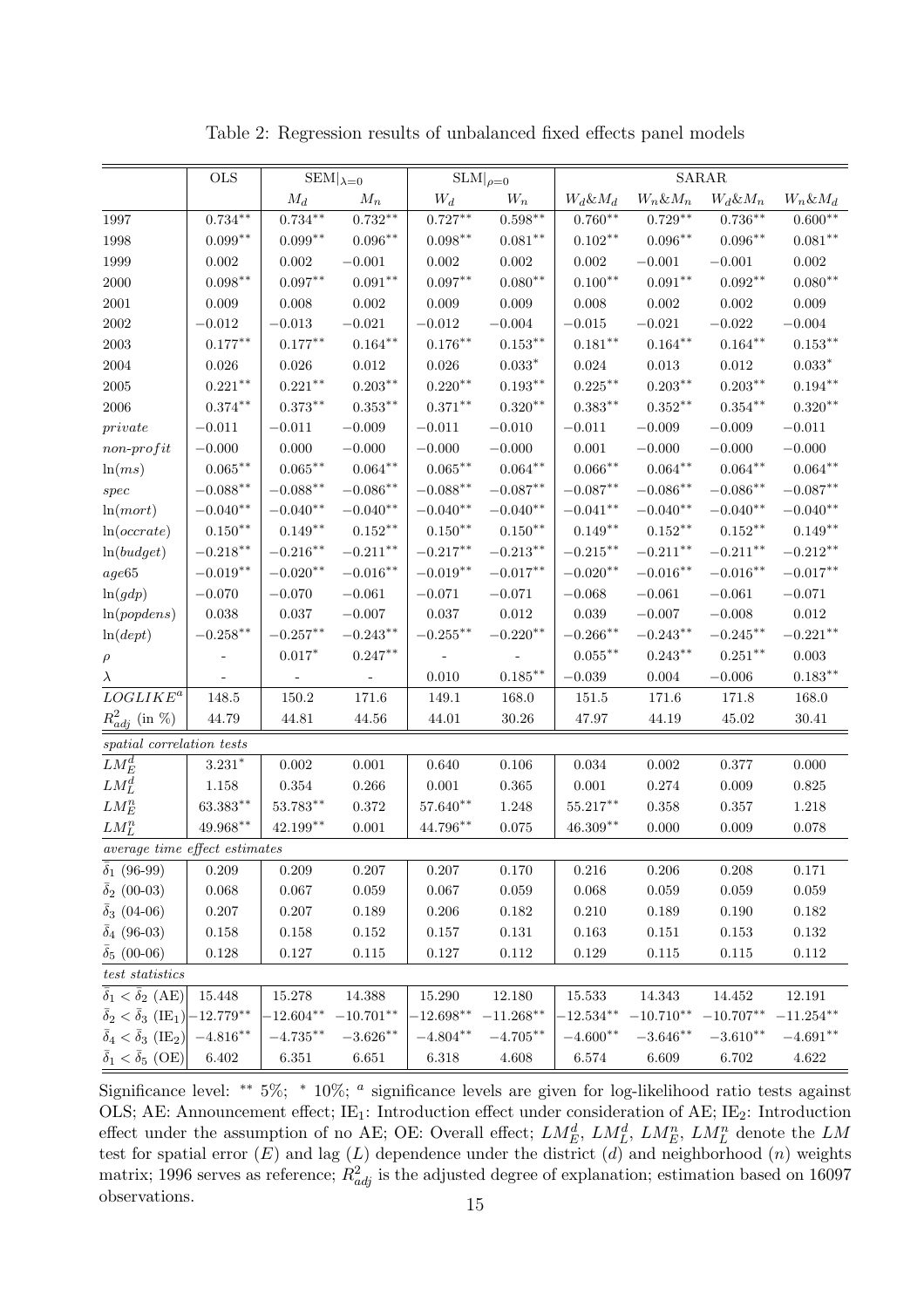yields insignificantly negative spatial spillover estimates. In contrast, under  $W_n$  the spatial lag estimates become positive and significant if the spatial error structure is modeled by means of  $W_d$  in the SARAR model or neglected in the SLM. However, as indicated by the respective (substantially lower) log likelihood statistics this might be explained by a false specification of the spatial error structure. Spatial dependence is also confirmed by means of a Lagrange Multiplier (LM) test for spatial error  $(LM_E)$  and lag  $(LM_L)$  dependence (Anselin, 1988). Under  $W_n$  and  $M_n$ , both tests are highly significant for OLS and the spatial models applying  $W_d$  and  $M_d$ . In summary, the results indicate spatial error dependence formalized by means of the neighborhood spatial weights matrix as most appropriate to describe spatial patterns. This finding underpins that hospitals which are in the same region have similar opportunities and constraints (e.g. market characteristics, composition of patients, regional legal requirements) implying spatial clustering of hospital efficiency change. However, the values of the regression coefficients do not vary strongly across the models.

The results of the empirical testing strategy for  $H(A)$  reveal a negative effect of the DRG announcement on hospital efficiency change. Moreover, the negative announcement effect dominates the overall effect (of the reform announcement and introduction), which also appears to be negative. However, the DRG introduction (by itself) is found to have a significantly positive effect on hospital efficiency gains. The time effect estimates are, on average, significantly higher for the post-reform period (2004-2006) than for the pre-reform (1996-2003) and post-announcement-pre-reform (2000-2003) period.<sup>5</sup>

#### 4.2 Cross-sectional efficiency

Log likelihood values for the cross-sectional regression models are reported in Table 3. The SARAR model under  $W_d$  and  $M_d$  obtains the highest statistics for almost all years and these are significantly higher than their OLS counterparts. In contrast to the efficiency change model,

<sup>5</sup>Noting that the increase in time effect estimates might be driven by poorly performing hospitals exiting the market we address this issue by means of estimating a binary response model (Probit and Logit). The results do not indicate a systematic and significant effect of a hospital's performance in period  $t$  on the probability to exit the market in  $t + 1$  over the considered time periods. Therefore, we do not believe in a selection bias which is responsible for the increased overall hospital efficiency.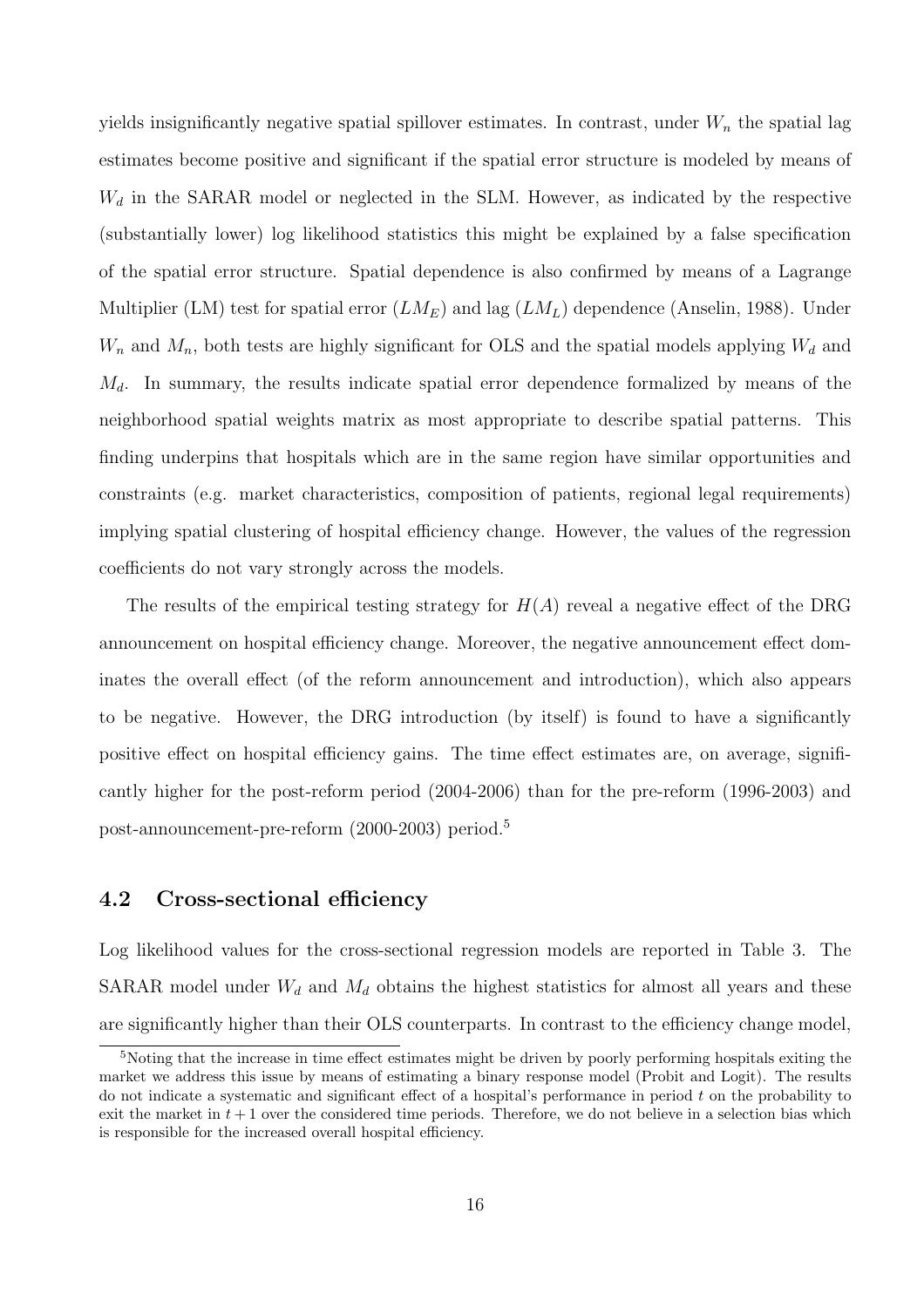the district based spatial weights matrix appears to be most appropriate to model the spatial error and lag structure of hospital efficiency.

| year | obs.        | <b>OLS</b>      |             | $SEM _{\lambda=0}$ | $SLM _{\rho=0}$ |             |              | <b>SARAR</b> |              |              |
|------|-------------|-----------------|-------------|--------------------|-----------------|-------------|--------------|--------------|--------------|--------------|
|      |             |                 | $W_d$       | $W_n$              | $W_d$           | $W_n$       | $W_d \& M_d$ | $W_n \& M_n$ | $W_d \& M_n$ | $W_n \& M_d$ |
| 1995 |             | $1355 - 1003.4$ | $-1002.9$   | $-1003.1$          | $-1003.3$       | $-1003.2$   | $-1002.5\,$  | $-1003.1$    | $-1003.1$    | $-1002.7$    |
| 1996 | 1359        | $-706.2$        | $-706.0$    | $-705.7$           | $-705.9$        | $-705.8$    | $-705.9$     | $-705.7$     | $-705.6$     | $-705.7$     |
| 1997 | 1354        | $-373.6$        | $-373.3$    | $-373.3$           | $-371.8*$       | $-372.1*$   | $-366.2**$   | $-371.9$     | $-371.8$     | $-371.8$     |
| 1998 | <b>1430</b> | $-365.2$        | $-365.0$    | $-365.0$           | $-363.6*$       | $-364.7$    | $-359.0**$   | $-364.6$     | $-363.6$     | $-364.6$     |
| 1999 | 1534        | $-362.3$        | $-361.4$    | $-362.2$           | $-360.2**$      | $-361.7$    | $-349.3**$   | $-361.1$     | $-360.1$     | $-360.6$     |
| 2000 | 1544        | $-438.0$        | $-437.7$    | $-437.6$           | $-437.0$        | $-437.8$    | $-432.6***$  | $-437.6$     | $-436.9$     | $-437.5$     |
| 2001 | 1583        | $-646.9$        | $-645.1*$   | $-645.4*$          | $-646.8$        | $-644.9**$  | $-640.7***$  | $-644.8$     | $-645.4$     | $-642.7***$  |
| 2002 | 1653        | $-477.8$        | $-473.4**$  | $-477.3$           | $-473.7**$      | $-475.8***$ | $-447.1***$  | $-474.4***$  | $-473.1**$   | $-470.6$ **  |
| 2003 | 1624        | $-516.6$        | $-514.4***$ | $-516.4$           | $-512.1***$     | $-514.9*$   | $-490.2**$   | $-514.3$     | $-512.0**$   | $-512.1**$   |
| 2004 | 1632        | $-889.7$        | $-887.1***$ | $-889.5$           | $-889.1$        | $-886.8**$  | $-877.1***$  | $-885.3**$   | $-889.0$     | $-883.6***$  |
| 2005 | 1604        | $-845.6$        | $-844.9$    | $-845.3$           | $-842.8**$      | $-841.2**$  | $-832.6***$  | $-838.8**$   | $-842.4**$   | $-840.2**$   |
| 2006 | 1549        | $-702.4$        | $-702.2$    | $-701.9$           | $-697.5***$     | $-702.1$    | $-684.8***$  | $-700.7$     | $-696.6**$   | $-702.0$     |

Table 3: Comparison of cross-sectional models

Significance level: ∗∗ 5%; <sup>∗</sup> 10%.

In the following, we examine the regression variables to explain the variation in hospital efficiency. Similar to the panel model, the estimated coefficients do not vary markedly across the distinct model specifications. Therefore, we concentrate on the results of the best fitting model as indicated by the highest log likelihood statistics. Table 4 provides the regression results of the SARAR model under  $W_d$  and  $M_d$ . The estimation results reveal private hospitals to be less efficient than their public counterparts after 2001. This is in line with other empirical findings (Herr, 2008, Farsi and Filippini, 2008, and Helmig and Lapsley, 2001). Before 2002 private for profit hospitals seem to be more efficient than public hospitals. However, for most periods the estimates are not significant. Interestingly, there is no convergence in efficiency of private hospitals to the public counterparts after the introduction of DRG. This result is in contrast to the findings of Barbetta et al. (2007), who analyze hospital efficiency in Italy. Since profit incentives are no longer associated with an inefficiently long hospital stay (Herr, 2008), the result rather supports a conjecture of Helmig and Lapsley (2001). They argue that local governments sell the most inefficient hospitals to private investors, while holding the more efficient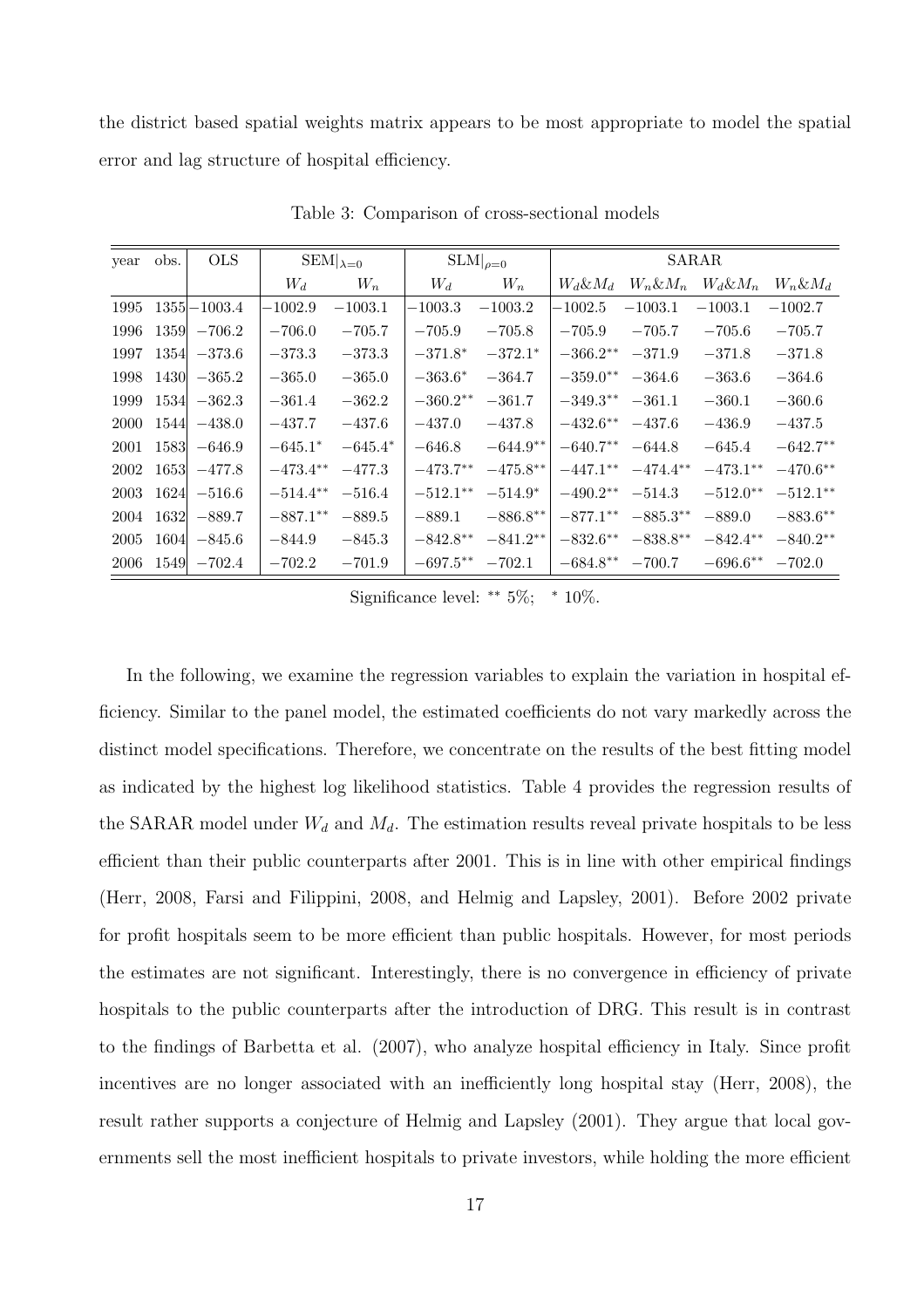| I                              |
|--------------------------------|
| l                              |
|                                |
|                                |
| ı                              |
| .<br>.<br>.                    |
| ı                              |
| ı                              |
| <br> <br> <br> <br>i<br>i<br>i |
| ้<br>เ<br>こくこく                 |
|                                |
| ۱<br>پا<br>こうこく こうしょう          |
| i<br>ı<br>J                    |
| ;<br>;<br>$\left( \right)$     |
| :                              |
| ı<br>י<br> <br> <br>I<br>Ī     |

| Regressor                         | $\overline{1995}$ | 1996                       | 1997           | 1998           | 1999        | 2000       | 2001       | 2002                                                     | 2003       | 2004                 | 2005                                                                                                                         | 2006       |
|-----------------------------------|-------------------|----------------------------|----------------|----------------|-------------|------------|------------|----------------------------------------------------------|------------|----------------------|------------------------------------------------------------------------------------------------------------------------------|------------|
| $\emph{intercept}$                | $3.676**$         | $2.562**$                  | $2.192**$      | $.145**$       | $1.792**$   | $0.811**$  | $0.791*$   | $-0.548$                                                 | $-0.948*$  | $0.080**$            | $-0.060$                                                                                                                     | $0.868*$   |
| ЭH                                |                   |                            |                |                |             |            | $0.231***$ | 0.084                                                    | 0.088      | 0.114                | 0.049                                                                                                                        | 0.126      |
| Ξ                                 | $0.181^{\ast}$    | 0.073                      | $\!0.031$      | 010            | $-0.018$    | 0.011      | 0.013      | 0.069                                                    | $0.262**$  | $0.215$ <sup>*</sup> | $0.330***$                                                                                                                   | $0.226**$  |
|                                   | $0.235***$        | $0.120**$                  | 0.027          | $\overline{0}$ | 0.009       | 0.014      | 0.049      | $-0.084*$                                                | $-0.034$   | 0.008                | 0.004                                                                                                                        | 0.045      |
| ÊЕ                                | 0.090             | 0.056                      | $-0.123$       | 009            | $-0.006$    | $-0.063$   | $-0.025$   | $-0.067$                                                 | $-0.131$   | $-0.114$             | $-0.149$                                                                                                                     | 0.158      |
| ΗE                                | $0.221**$         | $0.190^{\ast\ast}$         | $0.120**$      | $.082*$        | 0.035       | 0.042      | 0.056      | $-0.089*$                                                | $-0.091*$  | $-0.041$             | $-0.122**$                                                                                                                   | 0.002      |
| <b>RP</b>                         | $0.292**$         | $0.217***$                 | $-0.016$       | 710.           | $-0.049$    | $-0.052$   | $-0.026$   | $-0.129**$                                               | $-0.111**$ | $-0.002$             | 0.051                                                                                                                        | 0.089      |
| BN                                | $0.304***$        | $0.156***$                 | $-0.106**$     | $.092*$        | $-0.103**$  | $0.094*$   | $-0.117**$ | $-0.298**$                                               | $-0.253**$ | $-0.227**$           | $-0.181**$                                                                                                                   | $-0.174**$ |
| $_{\rm BY}$                       | $0.474**$         | $0.339***$                 | 0.050          | 030            | 0.005       | 0.026      | 0.037      | $-0.217***$                                              | $-0.150**$ | $-0.179**$           | $-0.154**$                                                                                                                   | $0.080*$   |
| 5 <sub>1</sub>                    | $0.356***$        | $0.245***$                 | $0.157^{\ast}$ | 015            | 0.054       | 0.037      | $0.173*$   | 0.055                                                    | 0.050      | 0.121                | 0.138                                                                                                                        | 0.154      |
| <b>BE</b>                         | $-0.005$          | $-0.050$                   | 0.046          | .102           | 0.060       | 0.023      | $0.232***$ | $0.367***$                                               | $0.416***$ | $0.516^{\ast\ast}$   | $0.499***$                                                                                                                   | $0.393***$ |
| <b>BB</b>                         | $-0.196***$       | $-0.111*$                  | $-0.067$       | .080           | 0.041       | 0.023      | $0.128*$   | 0.078                                                    | $0.148**$  | $0.217***$           | $0.184***$                                                                                                                   | $0.207**$  |
| Ň                                 | $-0.016$          | 0.094                      | $0.145***$     |                |             |            |            | $0.268***$                                               | $0.240**$  | $0.210**$            | $0.182*$                                                                                                                     | $0.245**$  |
| SS                                | $-0.116$          | $-0.065$                   | $-0.025$       | .002           | 0.038       | 0.009      | 0.062      | 0.037                                                    | $-0.034$   | $-0.025$             | $-0.025$                                                                                                                     | $-0.028$   |
| 5T                                | 0.056             | $-0.002$                   | 0.024          | .076           | 0.005       | 0.023      | 0.099      | 0.032                                                    | 0.046      | 0.034                | 0.072                                                                                                                        | 0.027      |
| 핅                                 | $-0.335***$       | $-0.303**$                 | $-0.113*$      | .081           | 0.022       | 0.007      | 0.096      | 0.026                                                    | 0.030      | $-0.044$             | $-0.015$                                                                                                                     | $-0.059$   |
| priate                            | $-0.059$          | 0.025                      | $0.161***$     | $.102**$       | 0.023       | 0.036      | $0.083***$ | $0.119**$                                                | $-0.082**$ | $-0.148**$           | $-0.113**$                                                                                                                   | $-0.152**$ |
| $non-profit$                      | 0.030             | 0.018                      | 0.024          | .028           | 0.004       | 0.009      | 0.001      | $0.115***$                                               | $-0.087**$ | $-0.151***$          | $-0.179**$                                                                                                                   | $-0.132**$ |
| $\ln(ms)$                         | 0.004             | 0.010                      | $0.157***$     | $.155***$      | $0.161***$  | $0.128**$  | $0.129***$ | $0.235***$                                               | $0.238***$ | $0.234***$           | $0.223**$                                                                                                                    | $0.205***$ |
| spec                              | 0.019             | $0.052***$                 | $-0.098***$    | $.121***$      | $-0.136***$ | $0.162**$  | $-0.175**$ | $0.080**$                                                | $0.075***$ | $0.122***$           | $0.112***$                                                                                                                   | $0.101**$  |
| $\ln(mort)$                       | 0.019             | $-0.012$                   | 100.0          | $.021*$        | $-0.050**$  | $0.055***$ | $-0.043**$ | $0.023**$                                                | $0.037***$ | $0.023*$             | 0.017                                                                                                                        | $0.032***$ |
| ln(occrate)                       | $-0.174$          | $-0.074$                   | $-0.355***$    | .114           | $-0.013$    | $-0.020$   | $-0.145**$ | $0.427***$                                               | $0.387***$ | $0.171**$            | $0.419**$                                                                                                                    | $0.535***$ |
| $\ln(budget)$                     | $-0.399**$        | $0.336***$                 | $-0.179***$    | $.257***$      | $-0.308**$  | $0.199***$ | $-0.173**$ | $0.375***$                                               | $0.336***$ | $0.287***$           | $0.448**$                                                                                                                    | $0.547**$  |
| $age 65$                          | $-0.002$          | $-0.000$                   | $-0.008$       | 000            | $-0.002$    | 0.006      | 0.006      | 0.010                                                    | $0.020**$  | $0.016**$            | $0.014*$                                                                                                                     | 0.011      |
| $\ln(gdp)$                        | 0.073             | 0.072                      | $0.149**$      | $0.166***$     | $0.196***$  | $0.157***$ | $0.128**$  | $0.262***$                                               | $0.228**$  | $0.303***$           | $0.249***$                                                                                                                   | $0.254***$ |
| ln(popdens)                       | 0.018             | 0.022                      | 0.023          | 0.015          | $0.048**$   | $0.031***$ | $0.068**$  | $0.079**$                                                | $0.082**$  | $0.106***$           | $0.103***$                                                                                                                   | $0.083***$ |
|                                   | 0.074             | $-0.002$                   | $0.187***$     | $0.176**$      | $0.225***$  | $0.154***$ | $0.185**$  | $0.290**$                                                | $0.274**$  | $0.228**$            | $0.205***$                                                                                                                   | $0.237***$ |
|                                   | $-0.046$          | $-0.016$                   | $-0.193**$     | $0.186**$      | $0.220***$  | $0.153***$ | $0.145***$ | $0.262**$                                                | $0.267***$ | $0.186***$           | $0.199***$                                                                                                                   | $0.248***$ |
| <i>LOGLIKE</i>                    | $-1002.5$         | $-705.9$                   | $-366.2$       | $-359.0$       | 349.3       | $-432.6$   | $-640.7$   | $-447.1$                                                 | $-490.2$   | 877.1                | 832.6                                                                                                                        | $-684.8$   |
| $R^2_{adj} \; (\text{in} \; \% )$ | 14.24             | 12.68                      | 34.94          | 37.21          | 39.49       | 35.97      | 33.72      | 45.74                                                    | 42.79      | 31.45                | 33.37                                                                                                                        | 35.52      |
| ≿                                 | 1355              | 1359                       | 1354           | 1430           | 1534        | 1544       | 1583       | 1653                                                     | 1624       | 1632                 | 1604                                                                                                                         | 1549       |
|                                   |                   | Significance level: ** 5%; | * 10%; SH      |                |             |            |            |                                                          |            |                      | Schleswig-Holstein, HH: Hamburg, NI: Lower Saxony, HB: Bremen, HE: Hesse, RP:                                                |            |
|                                   |                   |                            |                |                |             |            |            |                                                          |            |                      | Rhineland-Palatinate, BW: Baden-Wuerttemberg BY: Bavaria, SL: Saarland, BE: Berlin, BB: Brandenburg, MV: Mecklenburg-Western |            |
|                                   |                   |                            |                |                |             |            |            |                                                          |            |                      |                                                                                                                              |            |
|                                   |                   |                            |                |                |             |            |            | Pomerania, SN: Saxony, ST: Saxony-Anhalt, TH: Thuringia. |            |                      |                                                                                                                              |            |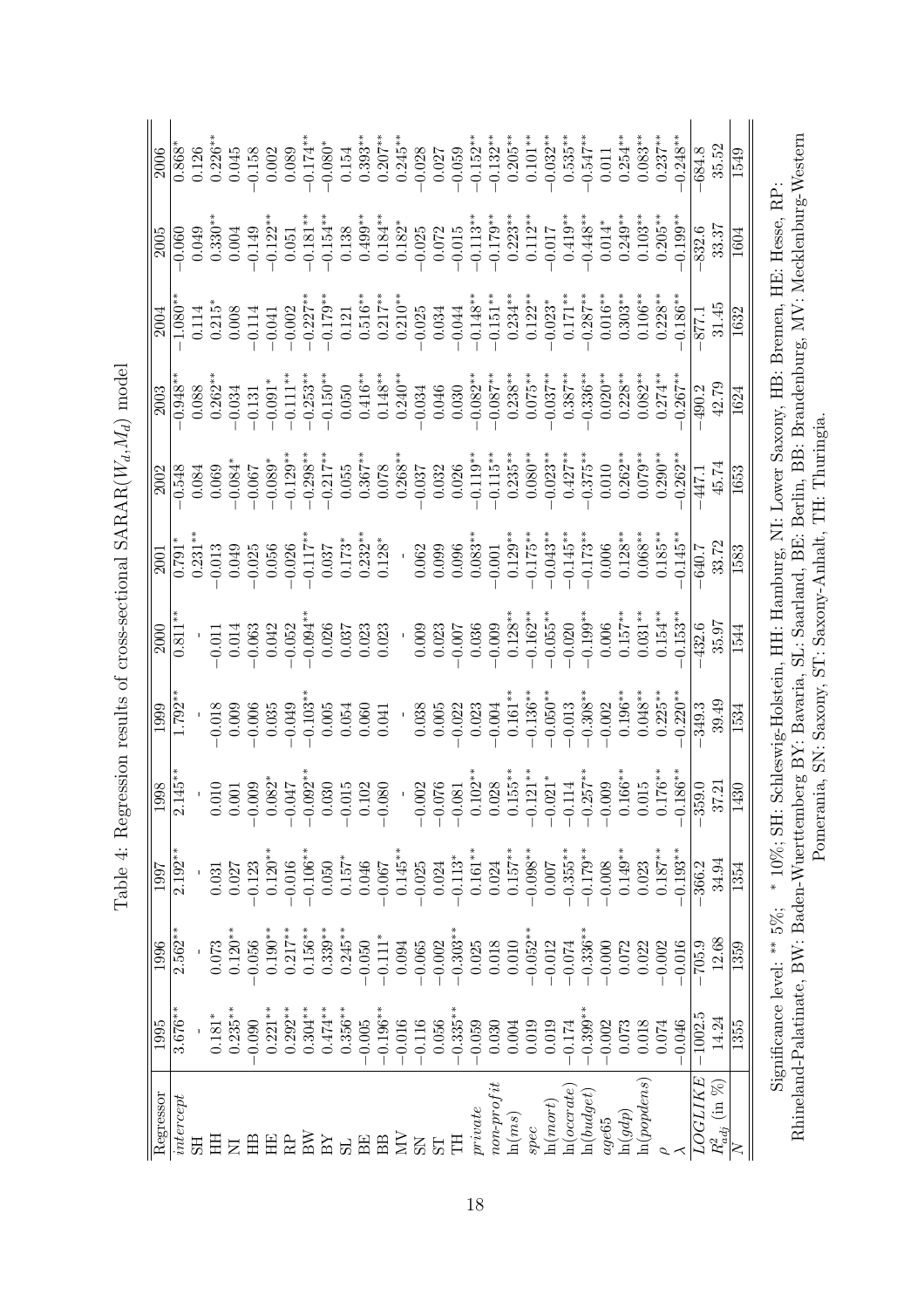ones. Furthermore, a positive relationship between market share and efficiency is found.<sup>6</sup> The relationship between specialization and efficiency has changed over time. After 2002, a specialized hospital is, on average, less inefficient in comparison with a non-specialized hospital. Due to the financial reform a trend towards specialization (Knorr, 2003) and merger (Rocke, 2003) is expected, which might lead to an increased market share of the involved hospitals. Thus, the results support these strategies as promising options to increase hospital performance. The occupancy rate has a significantly positive parameter estimate for most years, implying that hospitals which are fully stretched are less inefficient. Furthermore, high mortality and the budget size are correlated with higher inefficiencies, while hospital performance appears invariant with regard to the age structure of the district's population. Noting that the estimated coefficients are mostly in line with findings of related studies (e.g. Herr, 2008, Farsi and Filippini, 2008, Lee et al., 2008, Chang, 1998), we believe that the explanatory factors control appropriately for heterogeneity among hospital performance and offer the correct identification of potential spatial dependence patterns.

Table 5 displays spatial parameter estimates for distinct model specifications. Due to space considerations, SARAR model results are only shown for specifications with the same applied pattern for the spatial lag and error dependence, since log-likelihood statistics do not indicate an obvious priority to any specification, except to the choice of  $W_d$  and  $M_d$ . First of all, the results confirm the presence of negative spatial spillovers and positive spatial error correlation, irrespective of the spatial weights matrix. The spatial parameter estimates of the restricted models (SEM and SLM) are of a lower magnitude in comparison with the respective estimates of the SARAR model. This might be explained by the fact of having only one channel of spatial dependence in these models. Positive spatial error correlation mitigates the negative spatial lag estimates and vice versa. Under  $W_d$  and  $M_d$ , the SARAR model obtains significant spatial parameter estimates for almost all years. If the broader concept of spatial contiguity is applied,

<sup>6</sup>Augurzky et al. (2006) mention the importance of the geographic area where the market share is built up. In a rural area a higher market share can be the result of being the only provider of inpatient treatments leading potentially to an inefficient production of medical care, due to the lack of competitors. At the opposite, a higher market share in an urban area can be the result of an efficient performance. We incorporate an interaction of the variable ms and an agglomeration dummy variable. However, there is no considerable difference between the impact of rural or urban market share.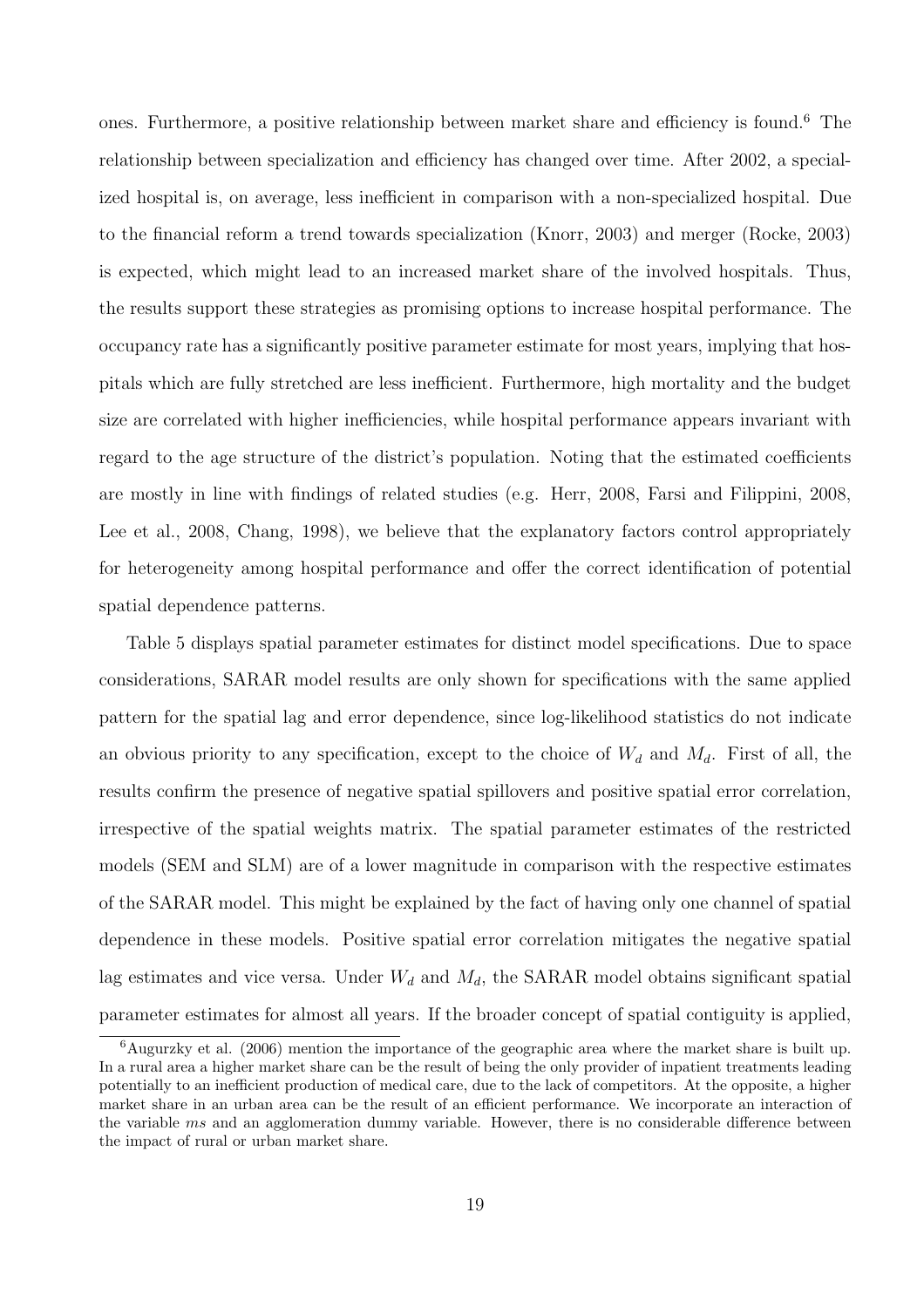$W_n$  and  $M_n$ , estimated spatial parameters are larger in absolute value, but insignificant until 2001.

| year                                               |                          | $\hat{\rho} _{\lambda=0}$ (SEM) |                     | $\lambda _{\rho=0}$ (SLM) |                          | $\hat{\rho}$ (SARAR)     | $\hat{\lambda}$ (SARAR) |                 |
|----------------------------------------------------|--------------------------|---------------------------------|---------------------|---------------------------|--------------------------|--------------------------|-------------------------|-----------------|
|                                                    | $W_d$                    | $W_n$                           | $W_d$               | $W_n$                     | $W_d \& M_d$             | $W_n \& M_n$             | $W_d \& M_d$            | $W_n \& M_n$    |
| 1995                                               | 0.031                    | $-0.098$                        | 0.008               | $-0.070$                  | 0.074                    | $-0.087$                 | $-0.046$                | $-0.010$        |
| 1996                                               | $-0.018$                 | $-0.154$                        | $-0.018$            | $-0.115$                  | $-0.002$                 | $-0.108$                 | $-0.016$                | $-0.037$        |
| 1997                                               | 0.019                    | $-0.102$                        | $-0.055*$           | $-0.249$                  | $0.187**$                | $0.152\,$                | $-0.193^{\ast\ast}$     | $-0.350$        |
| 1998                                               | 0.009                    | $-0.062$                        | $-0.051*$           | $-0.128$                  | $0.176**$                | 0.089                    | $-0.186**$              | $-0.188$        |
| 1999                                               | 0.042                    | $\,0.045\,$                     | $-0.056**$          | $-0.165$                  | $0.225***$               | 0.203                    | $-0.220**$              | $-0.276$        |
| 2000                                               | 0.022                    | $-0.129$                        | $-0.038$            | $-0.072$                  | $0.154^{\ast\ast}$       | $-0.125$                 | $-0.153**$              | $-0.000$        |
| $2001\,$                                           | $0.057*$                 | $-0.305$                        | $-0.004$            | $-0.296*$                 | $0.185**$                | $-0.105$                 | $-0.145**$              | $-0.227$        |
| $\,2002\,$                                         | $0.096**$                | 0.148                           | $-0.075**$          | $-0.291*$                 | $0.290**$                | $0.294*$                 | $-0.262**$              | $-0.410**$      |
| 2003                                               | $0.065***$               | 0.042                           | $-0.078**$          | $-0.262*$                 | $0.274**$                | 0.192                    | $-0.267**$              | $-0.356^{\ast}$ |
| 2004                                               | $0.070**$                | 0.066                           | $-0.025$            | $-0.375***$               | $0.228**$                | $0.303*$                 | $-0.186**$              | $-0.578**$      |
| $\,2005\,$                                         | 0.034                    | 0.107                           | $-0.062^{\ast\ast}$ | $-0.494^{\ast\ast}$       | $0.205^{\ast\ast}$       | $0.360^{\ast\ast}$       | $-0.199**$              | $-0.738**$      |
| 2006                                               | 0.012                    | 0.132                           | $-0.081**$          | $-0.091$                  | $0.237**$                | $0.326^{\ast}$           | $-0.248^{\ast\ast}$     | $-0.325$        |
| average spatial spillover estimates                |                          |                                 |                     |                           |                          |                          |                         |                 |
| $\bar{\lambda}_1$ (95-99)                          |                          |                                 | $-0.034$            | $-0.145$                  |                          | $\overline{\phantom{a}}$ | $-0.132$                | $-0.172$        |
| $\bar{\lambda}_2$ (00-03)                          |                          | $\qquad \qquad \blacksquare$    | $-0.049$            | $-0.230$                  |                          |                          | $-0.206$                | $-0.248$        |
| $\bar{\lambda}_3$ (04-06)                          |                          |                                 | $-0.056$            | $-0.320$                  |                          |                          | $-0.211$                | $-0.547$        |
| $\bar{\lambda}_4$ (95-03)                          |                          | $\qquad \qquad -$               | $-0.041$            | $-0.183$                  |                          | $\qquad \qquad -$        | $-0.165$                | $-0.206$        |
| $\bar{\lambda}_5$ (00-06)                          |                          | $\overline{\phantom{m}}$        | $-0.052$            | $-0.269$                  | $\overline{\phantom{a}}$ | $\overline{\phantom{a}}$ | $-0.208$                | $-0.376$        |
| $test$ statistics                                  |                          |                                 |                     |                           |                          |                          |                         |                 |
| $\bar{\lambda}_1 > \bar{\lambda}_2$ (AE)           | $\overline{\phantom{a}}$ | $\overline{\phantom{m}}$        | 0.762               | 0.846                     | $\overline{\phantom{a}}$ | $\overline{\phantom{m}}$ | $2.462**$               | 0.522           |
| $\bar{\lambda}_2 > \bar{\lambda}_3 \text{ (IE)}$   |                          | $\overline{\phantom{a}}$        | 0.363               | 0.744                     |                          | $\overline{\phantom{a}}$ | 0.146                   | $1.817**$       |
| $\bar{\lambda}_4 > \bar{\lambda}_3 \text{ (IE}_2)$ |                          | $\overline{\phantom{a}}$        | 0.859               | $1.293*$                  |                          | $\overline{\phantom{a}}$ | $1.684**$               | $2.280**$       |
| $\bar{\lambda}_1 > \bar{\lambda}_5$ (OE)           | $\overline{\phantom{0}}$ | $\qquad \qquad \blacksquare$    | 1.060               | $1.395*$                  |                          |                          | $2.857**$               | $1.538*$        |

Table 5: Spatial correlation estimates

Significance level: ∗∗ 5%; <sup>∗</sup> 10%.

Finally, the diagnostic results of the SARAR model for  $H(B)$  are discussed in detail. For all spatial specifications, the magnitude of average spatial spillover estimates increases over time. However, the test results differ across the spatial weights matrices. Under  $W_d$  an announcement effect of the DRG reform is identified while an effect of the DRG introduction is only detected if the AE is neglected (IE<sub>2</sub>). This is in contrast to the results obtained under  $W_n$ . There is no evidence for an effect in response to the announcement, but to the DRG introduction, irrespective if the AE is taken into account  $(IE_1)$  or not  $(IE_2)$ . However, under both spatial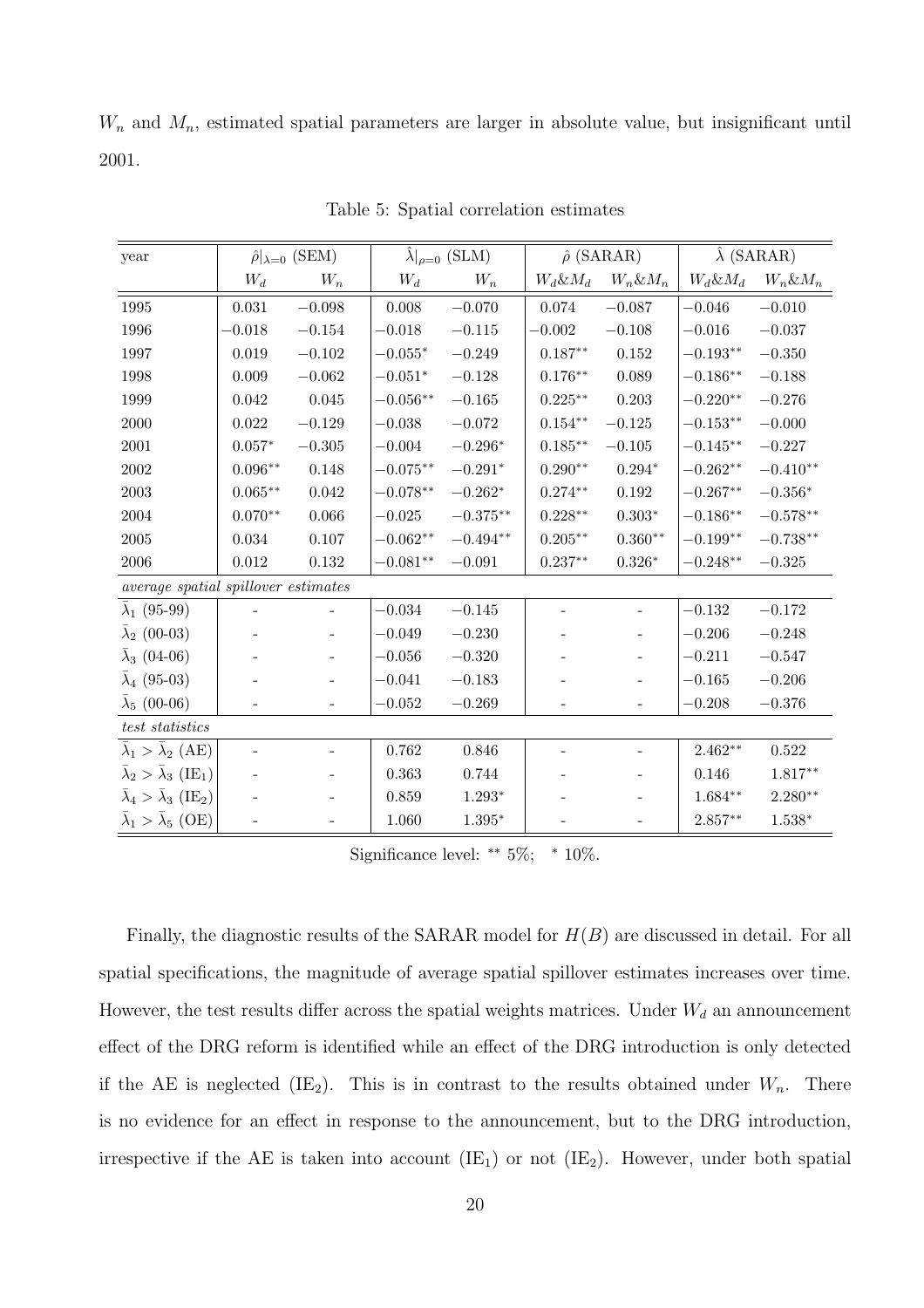specifications an overall effect is detected. In summary the results convey the expected rise of competition for low cost patients invoked by the DRG reform.

The competition for low cost patients might have several effects. On the one hand, in order to attract patients, hospitals have to acquire reputation by quality of care, service, room facilities etc. On the other hand, hospitals treating patients with high complexities receive inappropriate cost reimbursements and may experience solvency problems (Böcking, 2005). To save costs they might decrease the quality of treatment. Several studies (e.g. Perelman et al., 2008, Picone, 2003) find a positive relationship between social deprivation and the length of hospital stay, e.g. due to higher complexities (Krieger et al., 1997). Thus, there might be a cost differential between underprivileged and well-off patients, which is not taken into account by the German hospital cost reimbursement. This typically yields an implicit patient selection of the hospitals with consequences on social equity in health (Perelman et al., 2008). To avoid such behavior, Perelman et al. (2008) suggest to integrate the impact of socio-economic status on length of stay to the cost reimbursement.

### 5 Conclusions

This study is the first approach that considers spatial interdependence of hospital efficiency in Germany for the period 1995 to 2006 that includes the announcement (2000) and introduction (2004) of the DRG based financing system. In particular, two hypotheses about potential effects of the financial reform on overall hospital efficiency gains and spatial interdependence of hospital performance are examined.

Accounting for observed and hidden hospital characteristics, we find an increased growth of efficiency after the DRG introduction. Noting that there have been no major exogenous shocks affecting hospital efficiency during the period of study, the results confirm the intention of the reform to improve the efficiency of the health care system. Furthermore, the results reveal two distinct channels of spatial interdependence of hospital performance, i.e. positive spatial error correlation and negative spatial spillovers. While the former could be explained by similar opportunities and constraints of nearby hospitals, the latter might occur in response to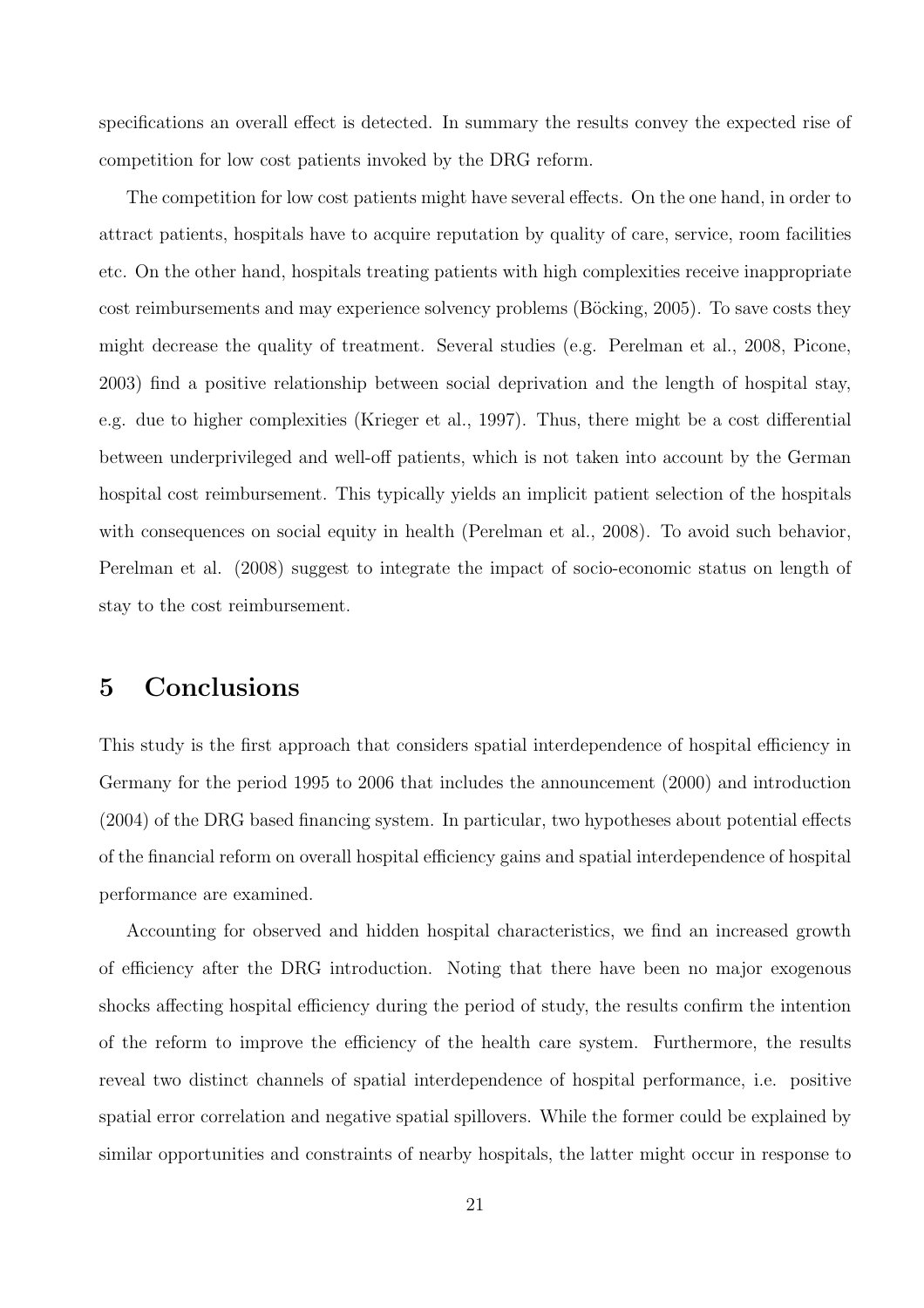competition between the hospitals. Moreover, the increase in the magnitude of negative spatial spillovers is in line with an expected rise of competition for low cost patients invoked by the reform of the financing system.

The increase of efficiency after the introduction of the prospective payment system could be achieved by opportunistic practices of the hospitals. For instance, they could refer cases prematurely to other health care institutions (e.g. rehabilitation centers) or readmit the patients (Böcking et al., 2005). In order to account for such a behavior it might be important to incorporate in the efficiency measurement information about the quality of treatments and hospital stay. Future research should consist in constructing adequate quality adjusted efficiency measures. Another important issue is to analyze the competitive behavior of the hospitals. The increased negative spatial spillovers among hospital performance after the DRG reform might be explained by an increased competition for low cost patients, implying the practice of patient selection. The consequences for so called high cost patients are of particular interest in order to derive policies for targeting an equal access to inpatient care.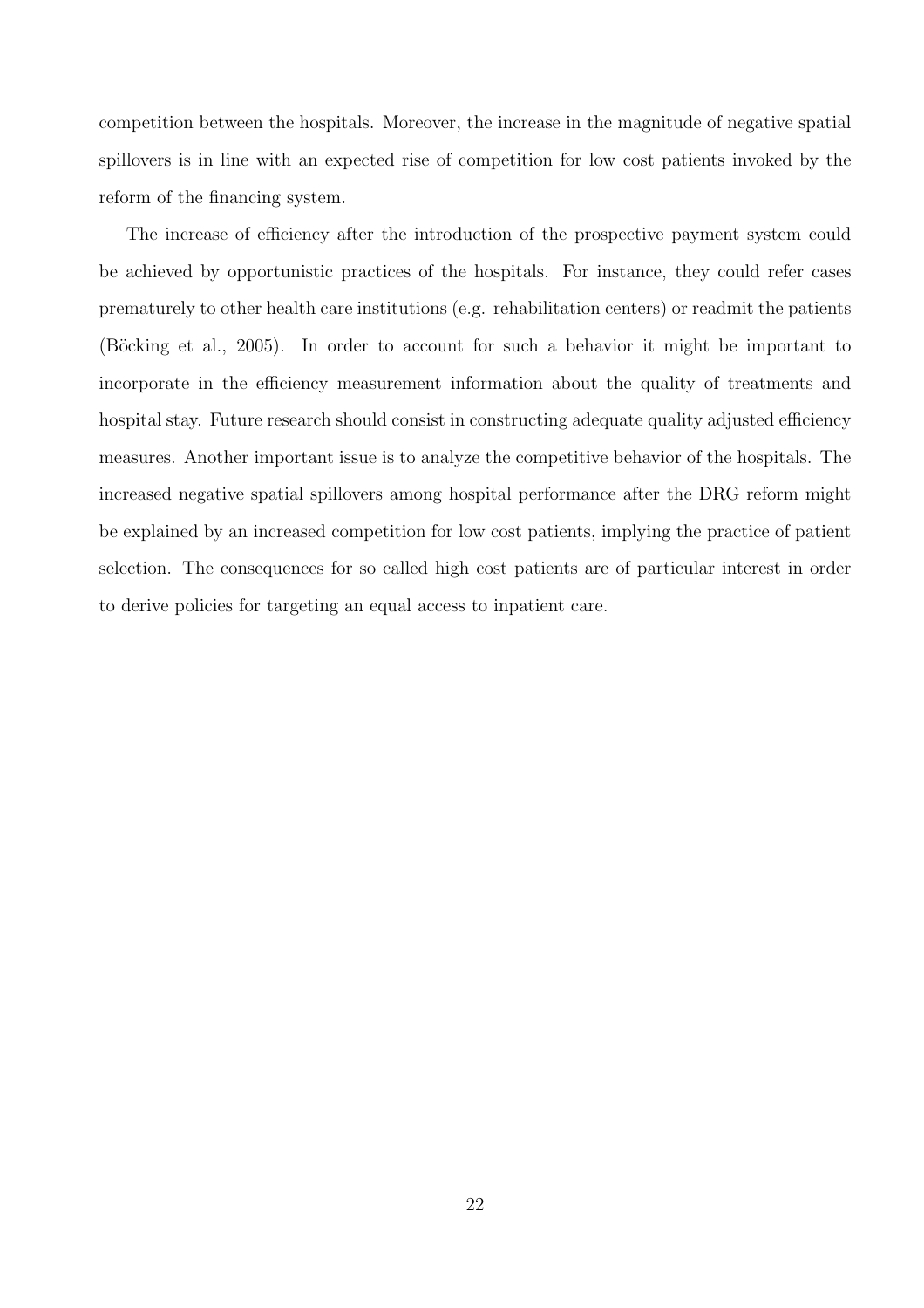## References

- Anderson, P. and N. C. Petersen (1993). A procedure for ranking efficient units in Data Envelopment Analysis. Management Science 39(10), 1261-1264.
- Anselin, L. (1988). Spatial econometrics: methods and models (Boston: Kluwer Academic Publishers).
- Augurzky, B., D. Engel and C. Schwierz (2006). Who gets the Credit? Determinants of the probability of default in the German hospital sector. RWI Discussion Papers 0054, Rheinisch-Westfälisches Institut für Wirtschaftsforschung.
- Banker, R. D. and R. C. Morey (1986). Efficiency analysis for exogenously fixed inputs and outputs. Operations Research 34(4), 513-521.
- Banker, R. D., A. Charnes and W.W. Cooper (1984). Some models for estimating technical and scale inefficiencies in Data Envelopment Analysis. Management Science 30, 1078-1092.
- Barbetta, G. P., G. Turati and A. M. Zago (2007). Behavioral differences between public and private not-for-profit hospitals in the Italian national health service. Health Economics  $16(1)$ , 75-96.
- Biorn, E., T. P. Hagen, T. Iversen and J. Magnussen (2003). The effect of activity-based financing on hospital efficiency: a panel data analysis of DEA Efficiency Scores 1992-2000. Health Care Management Science 6(4), 271-283.
- Biorn, E., T. P. Hagen, T. Iversen and J. Magnussen (2010). How different are hospitals' responses to a financial reform? The impact on efficiency of activity-based financing. Health Care Management Science 13(1), 1-16.
- Böcking, W., U. Ahrens, W. Kirch and M. Milakovic (2005). First results of the introduction of DRGs in Germany and overview of experience from other DRG countries. Journal of Public Health 13(3), 128-137.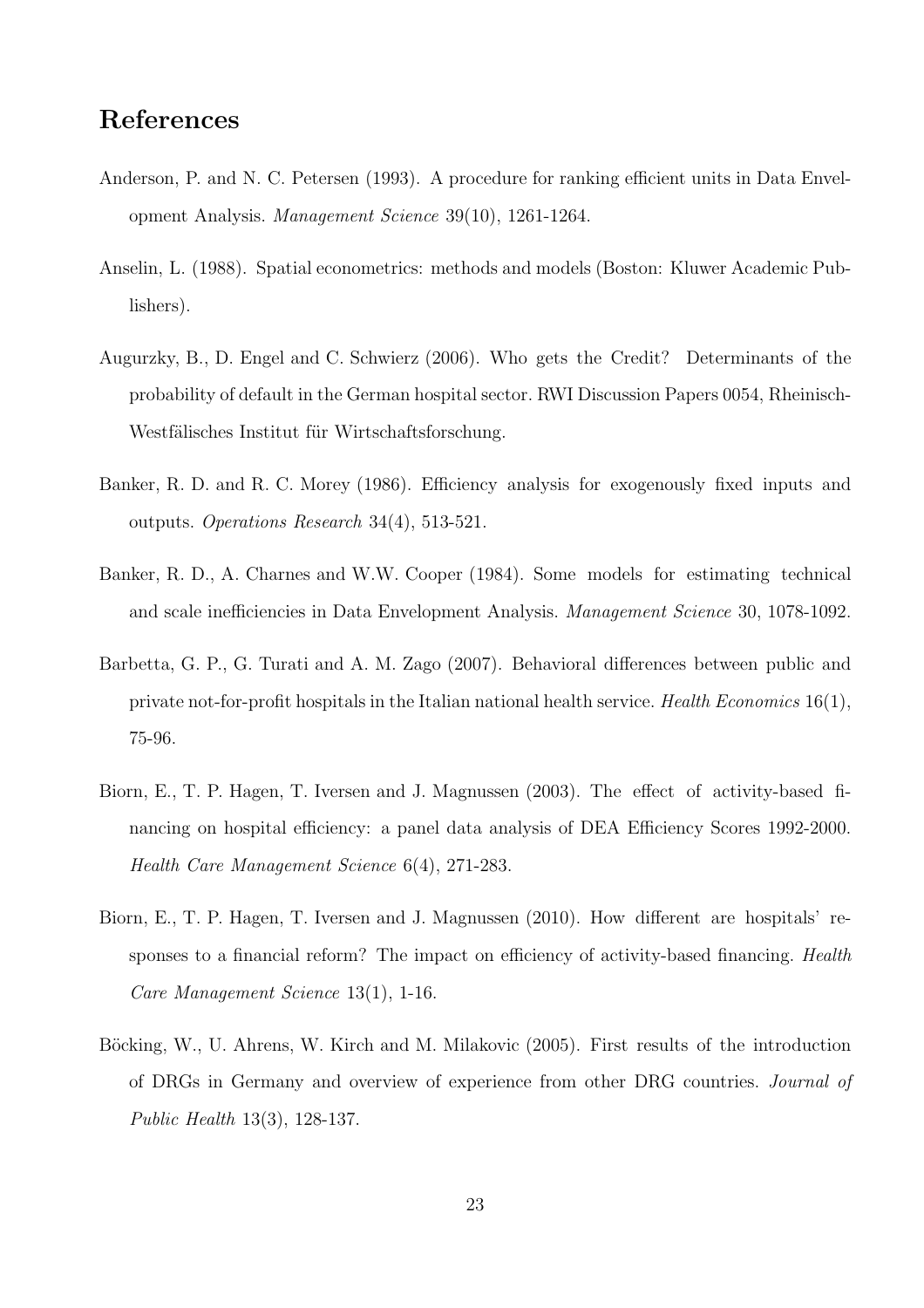- Burgess, J. and P. Wilson (1995). Decomposing hospital productivity changes, 1985-1988: A nonparametric Malmquist approach. Journal of Productivity Analysis 6, 343-363.
- Chang, H. (1998). Determinants of hospital efficiency: the case of central government-owned Hospitals in Taiwan. Omega 26(2), 307-317
- Dismuke, C. E. and V. Sena (1999). Has DRG payment influenced the technical efficiency and productivity of diagnostic technologies in Portuguese public hospitals? An empirical analysis using parametric and non-parametric methods. Health Care Management Science 2(2), 107-116.
- Dranove, D. and R. Ludwick (1999). Competition and pricing by nonprofit hospitals: a reassessment of Lynk's analysis. Journal of Health Economics 18(1), 87-98.
- Ellis, R. P. (1998). Creaming, skimping and dumping: provider competition on the intensive and extensive margins. Journal of Health Economics 17(5), 537-555.
- Ellis, R. P. and T. G. McGuire (1996). Hospital response to prospective payment: Moral hazard, selection, and practice-style effects. Journal of Health Economics 15(3), 257-277.
- Evans, R. G. and H. D. Walker (1972). Information theory and the analysis of hospital cost structure. The Canadian Journal of Economics 5(3), 398-418.
- Färe, R., S. Grosskopf, B. Lindgren, P. Roos (1992). Productivity changes in Swedish pharmacies 1980-1989: A non-parametric Malmquist approach. Journal of Productivity Analysis 3, 85-101.
- Farsi, M. and M. Filippini (2008). Effects of ownership, subsidization and teaching activities on hospital costs in Switzerland. *Health Economics* 17(3), 335-350.
- Helmig, B. and I. Lapsley (2001). On the efficiency of public, welfare and private hospitals in Germany over time - A sectoral DEA-study. Health Services Management Research 14(4), 263-274.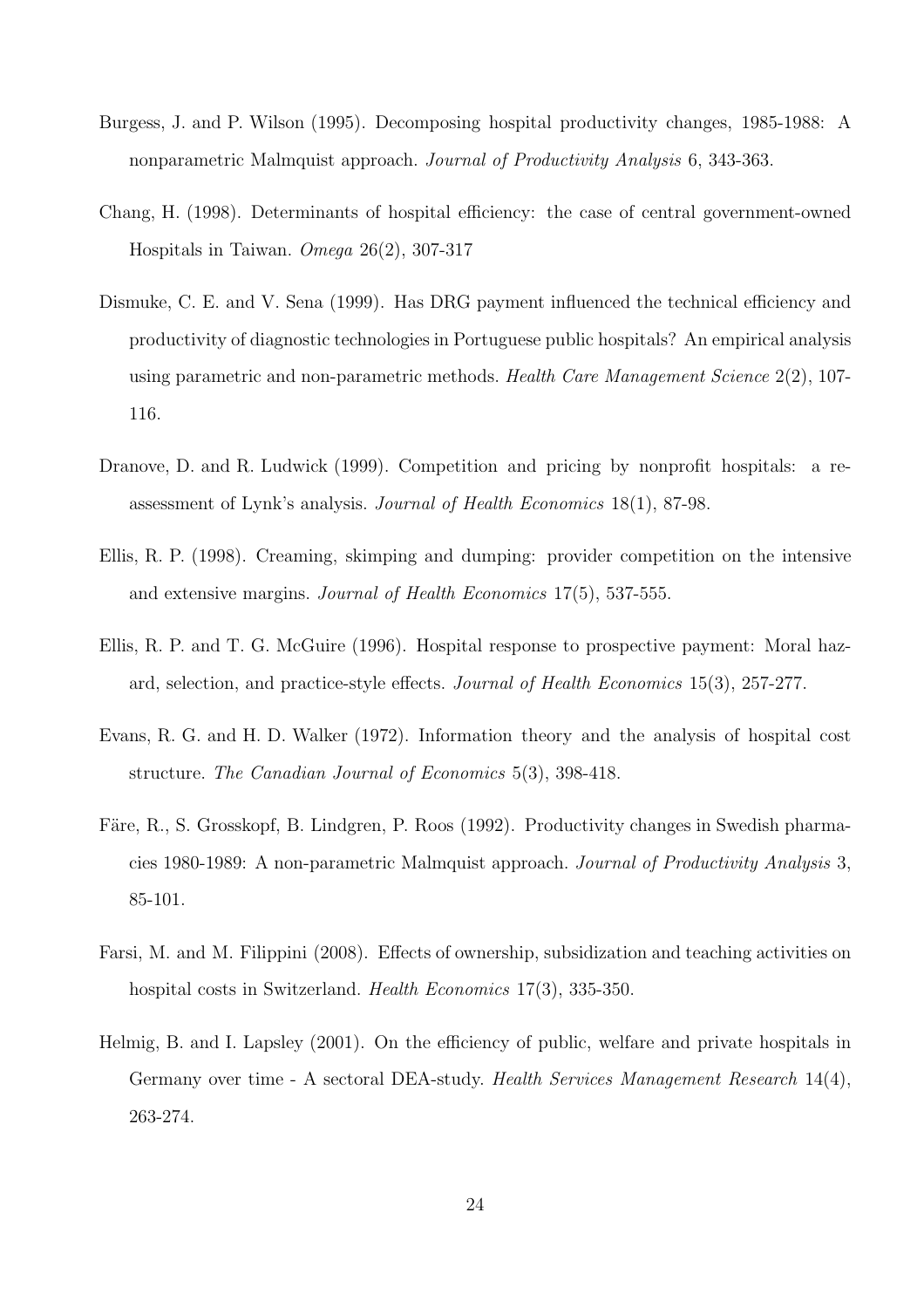- Hensen, P., S. Beissert, L. Bruckner-Tuderman, T. A. Luger, N. Roeder and M. L. Müller (2008). Introduction of diagnosis-related groups in Germany: evaluation of impact on inpatient care in a dermatological setting. The European Journal of Public Health 18(1), 85-91.
- Herr, A. (2008). Cost and technical efficiency of German hospitals: does ownership matter? Health Economics 17(9), 1057-1071.
- Johnson, A. L. and L. F. McGinnis (2008). Outlier detection in two-stage semiparametric DEA models. European Journal of Operational Research 187(2), 629-635.
- Kneip, A., B.U. Park and L. Simar (1998). A note on the convergence of nonparametric DEA estimators for production efficiency scores. Econometric Theory 14, 783-793.
- Knorr, G. (2003). Probleme der Grundversorgungskrankenhäuser im DRG-System Spezialisierung als Ausweg? Krankenhaus 9, 679-682.
- Krieger, N., D. R. Williams and N. E. Moss (1997). Measuring social class in US public health research: Concepts, methodologies, and guidelines. Annual Review of Public Health 18, 341-378.
- Lee, K., K. Chun and J. Lee (2008). Reforming the hospital service structure to improve efficiency: Urban hospital specialization. Health Policy 87(1), 41-49.
- Linna, M. (2000). Health care financing reform and the productivity change in Finnish hospitals. Journal of Health Care Finance 26(3), 83-100.
- Lungen, M. and I. Lapsley (2003). The reform of hospital financing in Germany: an international solution? Journal of Health Organization and Management 17(5), 360-372.
- Mörsch, M. (2010). Bestandsaufnahme zur Krankenhausplanung und Investitionsfinanzierung in den Bundeslandern. Deutsche Krankenhausgesellschaft, Dezernat II, Berlin.
- Norton, E. C., C. H. Van Houtven, R. C. Lindrooth, S.-L. T. Normand and B. Dickey (2002). Does prospective payment reduce inpatient length of stay? Health Economics 11(5), 377-387.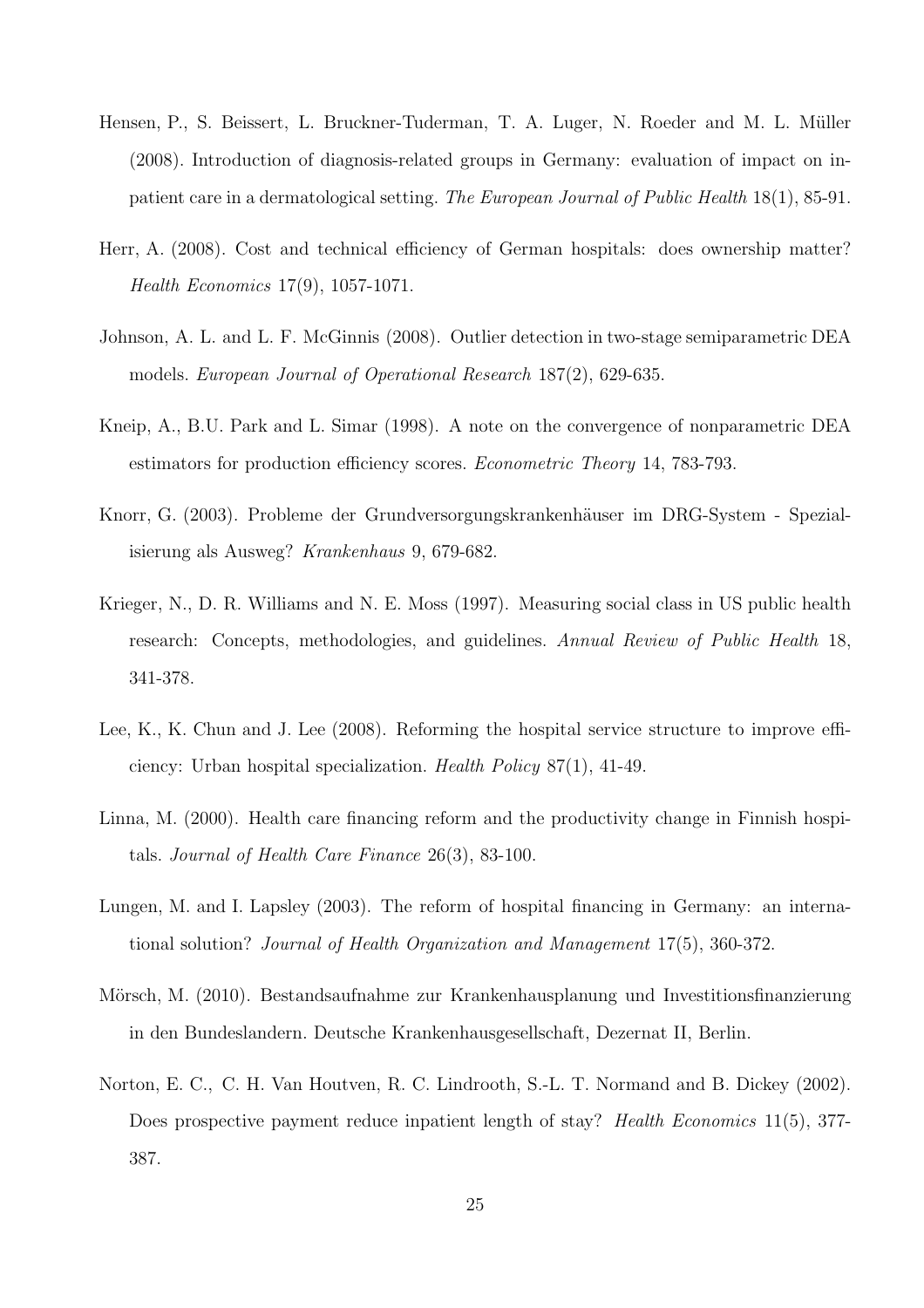- Perelman, J. A. Shmueli and M.-C. Closon (2008). Deriving a risk-adjustment formula for hospital financing: Integrating the impact of socio-economic status on length of stay. Social Science & Medicine 66, 88-98.
- Picone G., R. M. Wilson and S.-Y. Chou (2003). Analysis of hospital length of stay and discharge destination using hazard functions with unmeasured heterogeneity. Health Economics 12(12), 1021-1034.
- Propper, C., S. Burgess and K. Green (2004). Does competition between hospitals improve the quality of care? Hospital death rates and the NHS internal market. Journal of Public Economics 11(7-8), 1247-1272.
- Rocke, B. (2003). Zur Theorie und Praxis der Kooperationen und Fusionen im Krankenhausbereich. Krankenhaus 7, 531-535.
- Simar, L and P. W. Wilson (2007). Estimation and inference in two-stage, semi-parametric models of production processes. Jounal of Econometrics 136(1), 31-64.
- Sommersguter-Reichmann, M. (2000). The impact of the Austrian hospital financing reform on hospital productivity: empirical evidence on efficiency and technology changes using a non-parametric input-based Malmquist approach," Health Care Management Science 3(4), 309-321.
- Statistisches Bundesamt (2008). Krankenhaus- Landschaft im Umbruch. Begleitmaterial zur Pressekonferenz am 10. Dezember 2008 in Berlin.
- Steinmann, L., G. Dittrich, A. Karmann and P. Zweifel (2004). Measuring and comparing the (in)efficiency of German and Swiss hospitals. European Journal of Health Economics 5(3), 216-226.
- Town, R. and G. Vistnes (2001). Hospital competition in HMO networks. Journal of Health Economics 20(5), 733-753.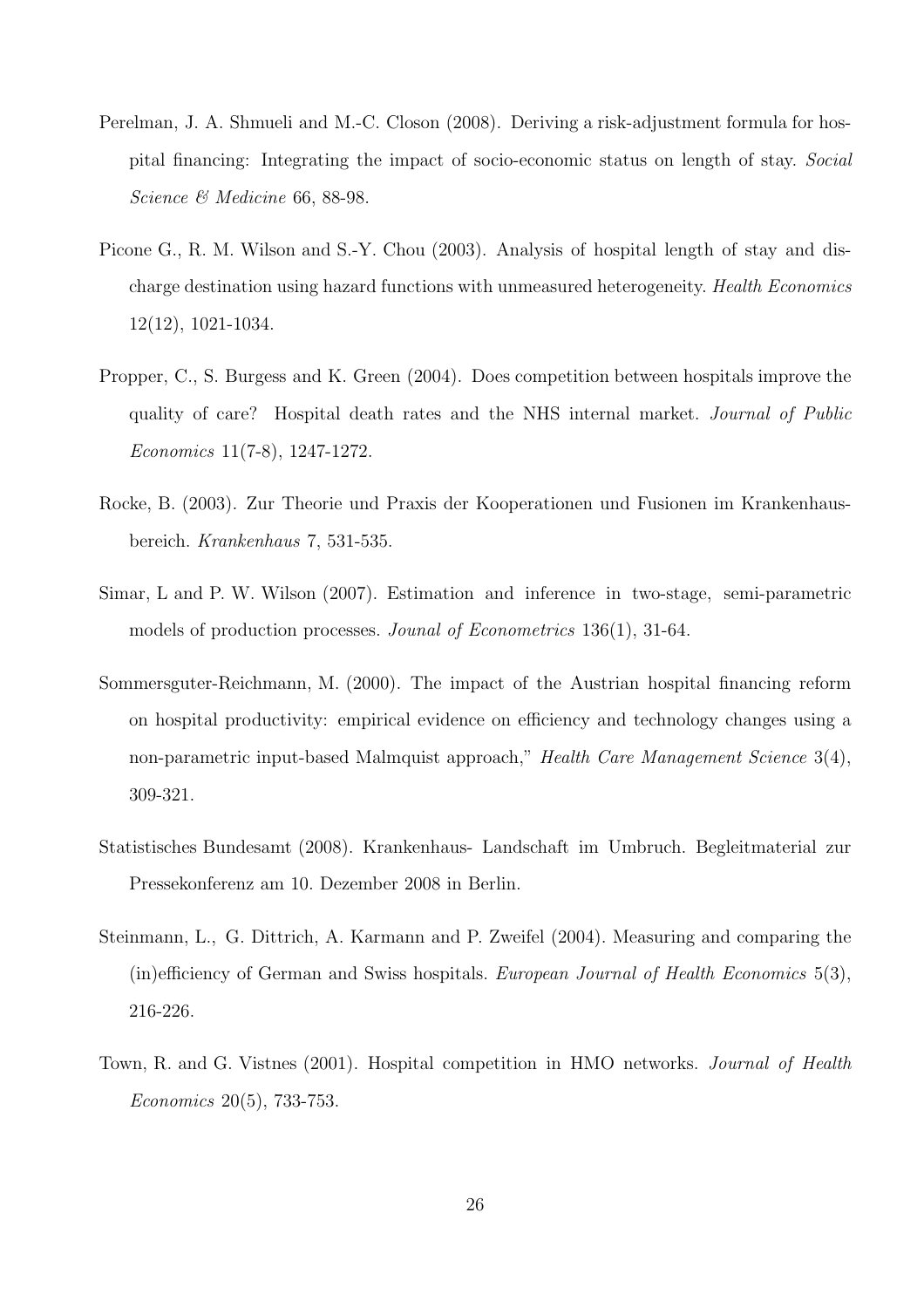Wilson, P.W. (1995). Detecting influential observations in data envelopment analysis. Journal of Productivity Analysis 6(1), 27-45.

Zweifel, P., F. Breyer and M. Kifmann (2009). Health Economics (Berlin: Springer).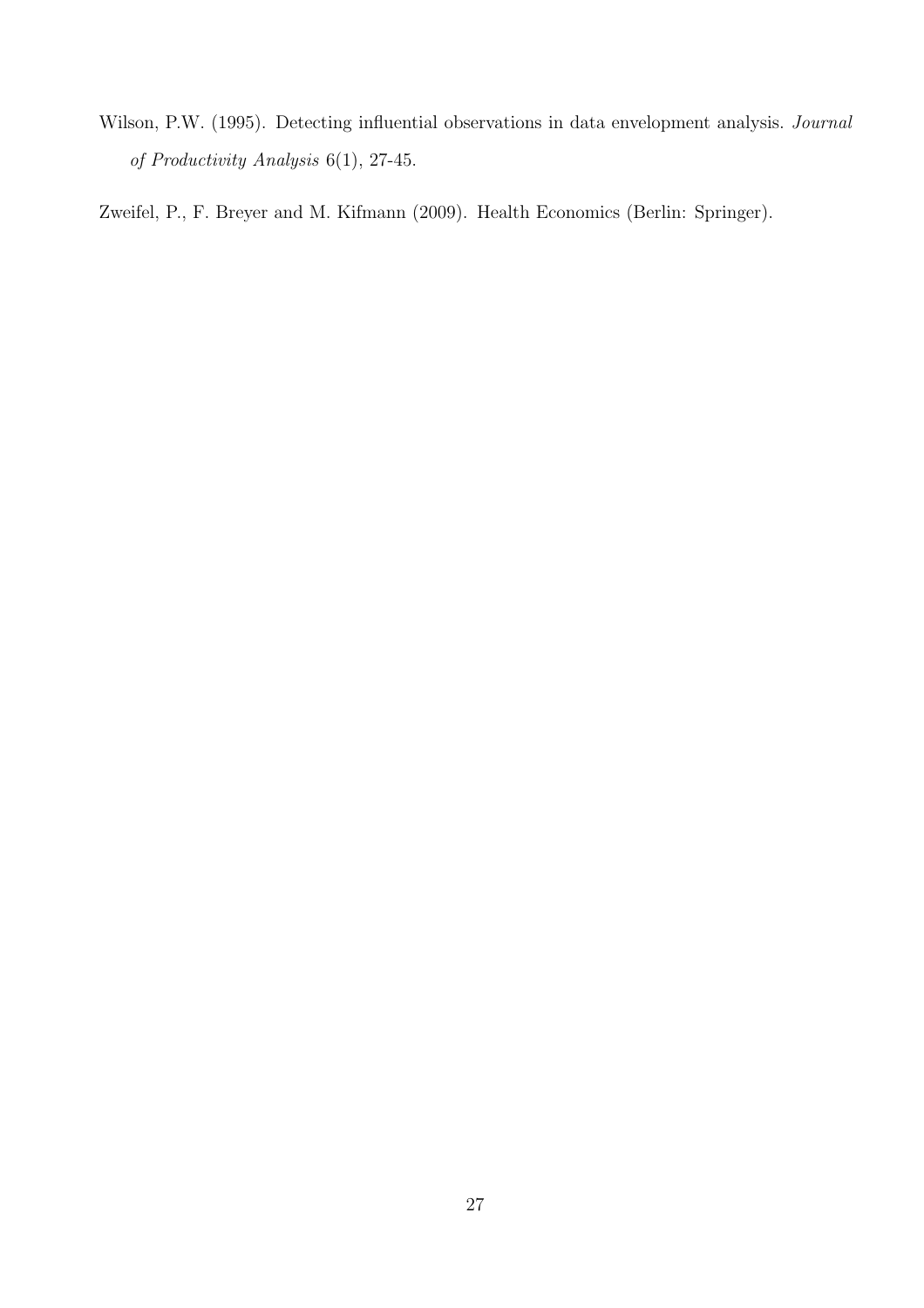## A Calculation of DEA efficiency scores

The estimated super efficiency score,  $\theta_{i, t|t}^{V}$ , is obtained under the assumption of variable returns to scale (Banker et al., 1984) by solving the following linear program

$$
\theta_{i,t|t}^V = \arg \min_{\theta_{i,t|t}^V, \nu} \{\theta_{i,t|t}^V > 0 \mid \sum_{l \neq i} \nu_{lt} q_{plt} \ge q_{pit} \quad \forall \quad p \in \{1, ..., s\}
$$
\n
$$
\theta_{i,t|t}^V x_{jit}^D \sum_{l \neq i} \nu_{lt} x_{jlt}^D \quad \forall \quad j \in \{1, ..., m^D\}
$$
\n
$$
x_{kit}^N \ge \sum_{l \neq i} \nu_l x_{klt}^N \quad \forall \quad k \in \{1, ..., m^N\}
$$
\n
$$
\sum_{l \neq i} \nu_{lt} = 1, \quad \nu_{lt} > 0 \quad \forall \quad l = 1, ..., N_t\},
$$

where  $q_{rit}$ ,  $x_{kit}^N$  and  $x_{jit}^D$  denote output, non-discretionary and discretionary input variables of hospital  $i$  at time  $t$ . The numbers of outputs, non- and discretionary inputs, and reference hospitals at time t are s,  $m^N$ ,  $m^D$ , and  $N_t$ , respectively.

### B ML estimation

Model (3) can be written as

$$
\mathbf{BA}\widetilde{y} = \mathbf{B}\left(\widetilde{\mathbf{1}}\ \widetilde{\mathbf{Z}}\right)\begin{pmatrix} \delta \\ \beta \end{pmatrix} + \epsilon,
$$

where  $\widetilde{y}$ ,  $\widetilde{1}$  and  $\widetilde{Z}$  are the time demeaned variables of y, 1 and  $Z$ , respectively, where

$$
\mathbf{1} = \begin{pmatrix} \mathbf{0}_1 & \cdots & \mathbf{0}_1 \\ \iota_2 & \cdots & 0 \\ \vdots & \ddots & \vdots \\ 0 & \cdots & \iota_T \end{pmatrix}, \ \mathbf{B} = \begin{pmatrix} \mathbf{B}_1 & \cdots & 0 \\ \vdots & \ddots & \vdots \\ 0 & \cdots & \mathbf{B}_T \end{pmatrix}, \ \mathbf{A} = \begin{pmatrix} \mathbf{A}_1 & \cdots & 0 \\ \vdots & \ddots & \vdots \\ 0 & \cdots & \mathbf{A}_T \end{pmatrix}
$$

and  $B_t = I_{N_t} - \rho M_t$ ,  $A_t = I_{N_t} - \lambda W_t$ . Assuming a multivariate normal distribution of the error terms, the log likelihood function is given by

$$
\ln L = \sum_{t=1}^{T} \left( -\frac{N_t}{2} \ln(2\pi\sigma^2) + \ln|\mathbf{A}_t| + \ln|\mathbf{B}_t| - \frac{\epsilon'_t \epsilon_t}{2\sigma^2} \right),\tag{8}
$$